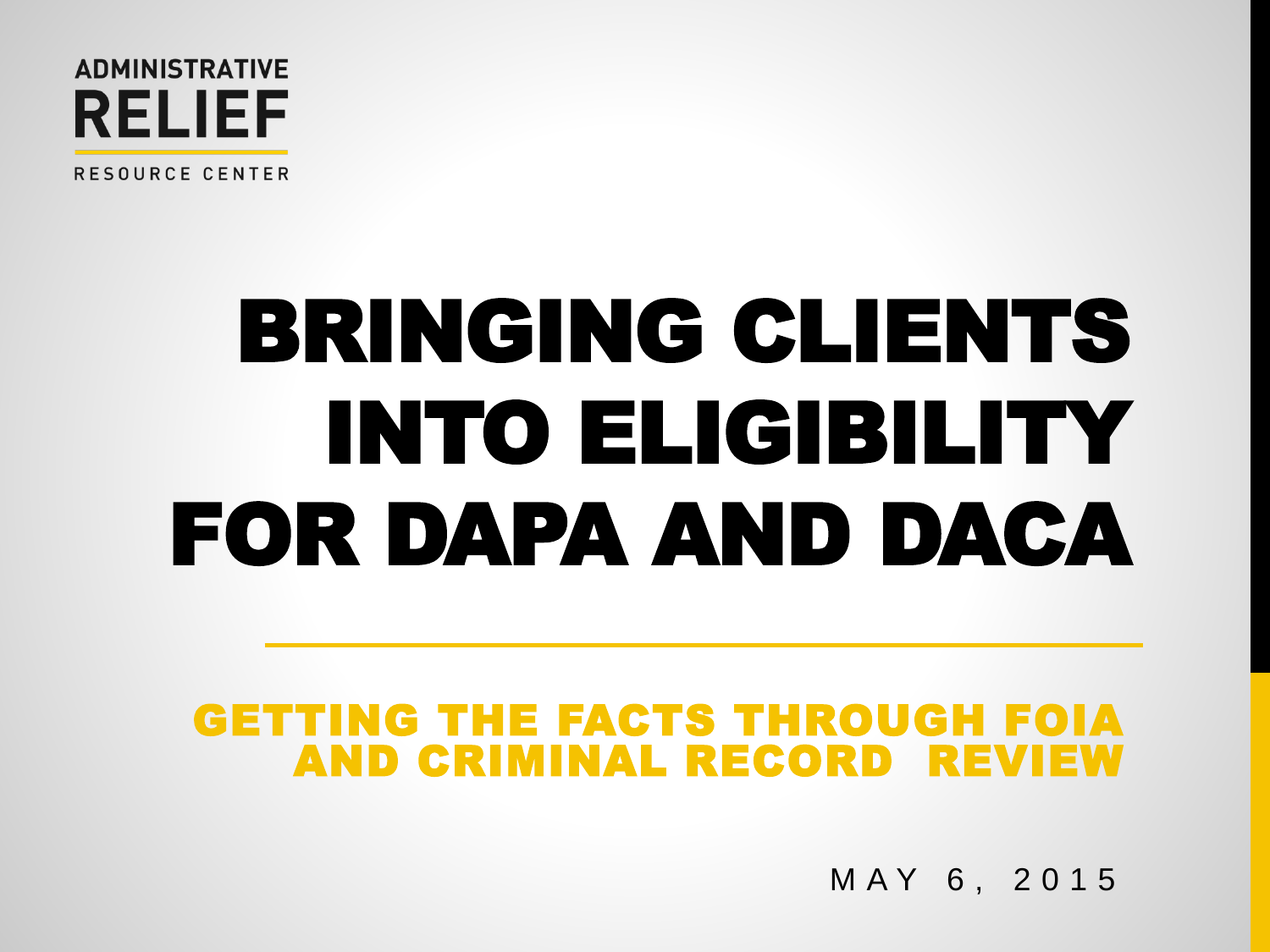

**Alison Kamhi, Staff Attorney**

**Immigrant Legal Resource Center** 

**Richard Morales, Detention Prevention Coordinator PICO Network**

**Rosa Saavedra Vanacore, DACA Fellow National Immigration Project of the National Lawyers Guild**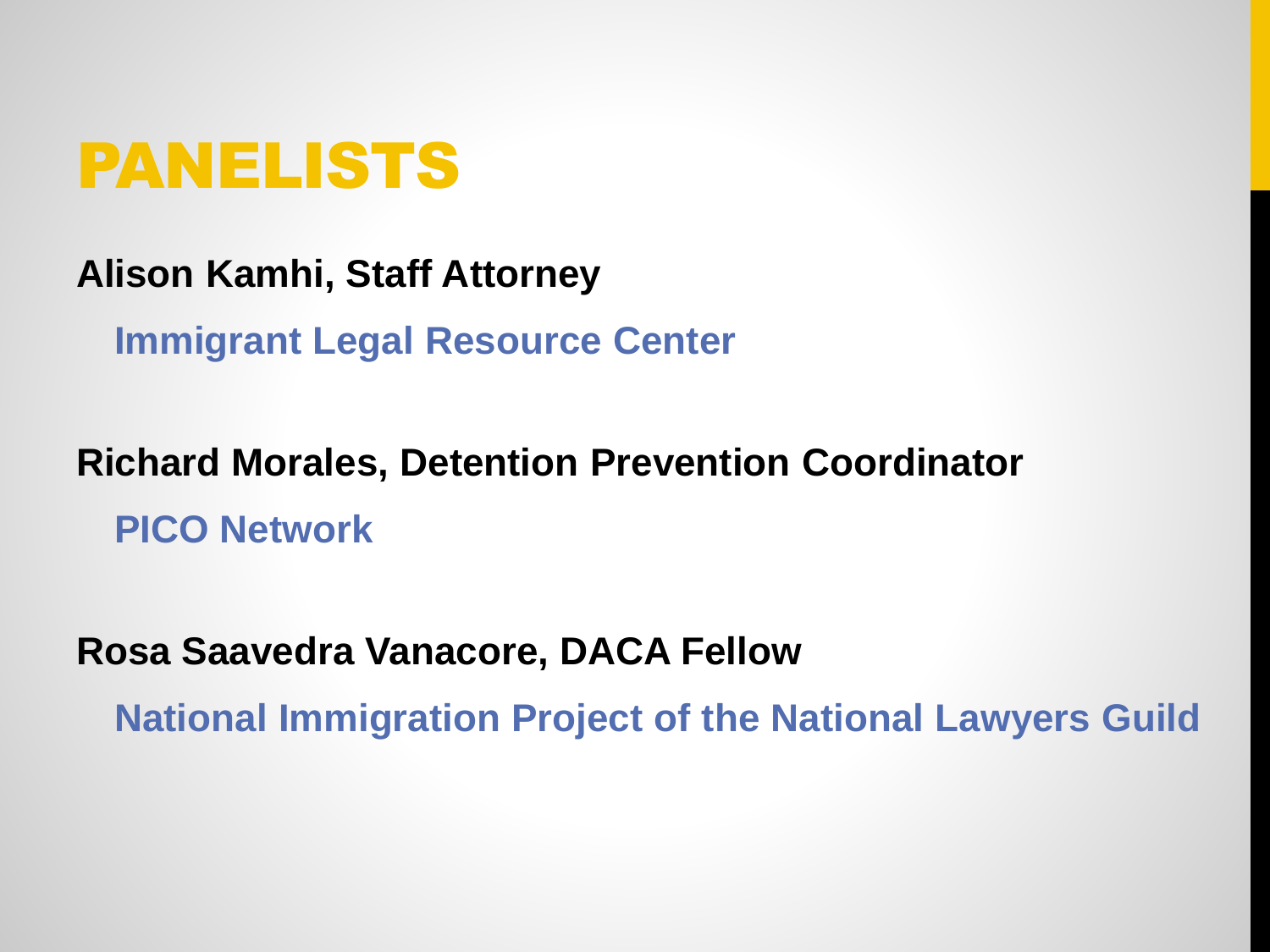## WHY DO A RECORD REQUEST?

- **To know what documents the government has that could affect eligibility for relief**
- **To assess potential risk of enforcement**
- **To see a paper trail of previous immigration history to help piece together what happened**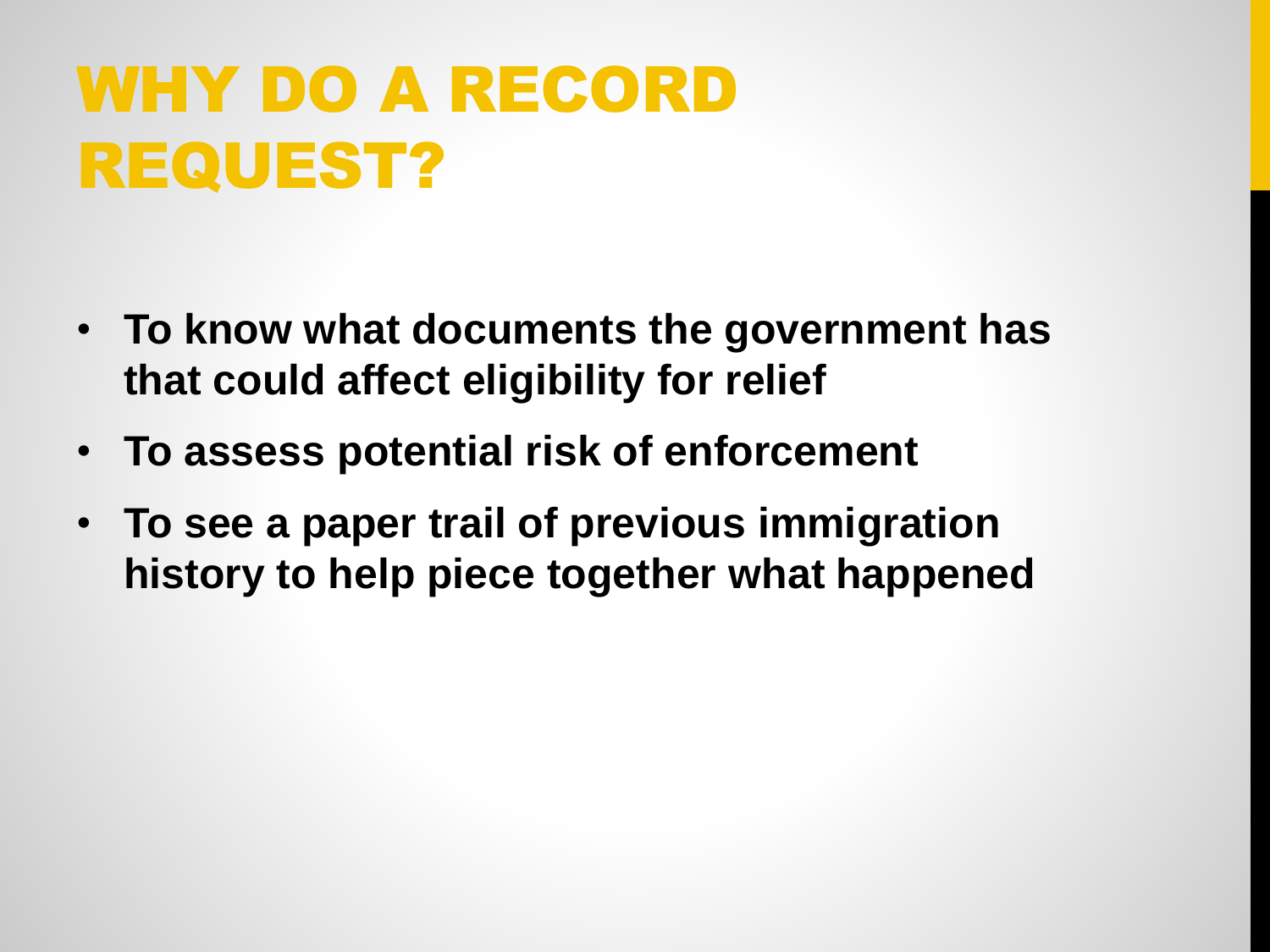### CRIMINAL BARS TO DACA

OR

**A person must have not been convicted of** 

- **a felony,**
- **a significant misdemeanor,**
- **three or more nonsignificant misdemeanors**

**otherwise pose a threat to national security or public safety.**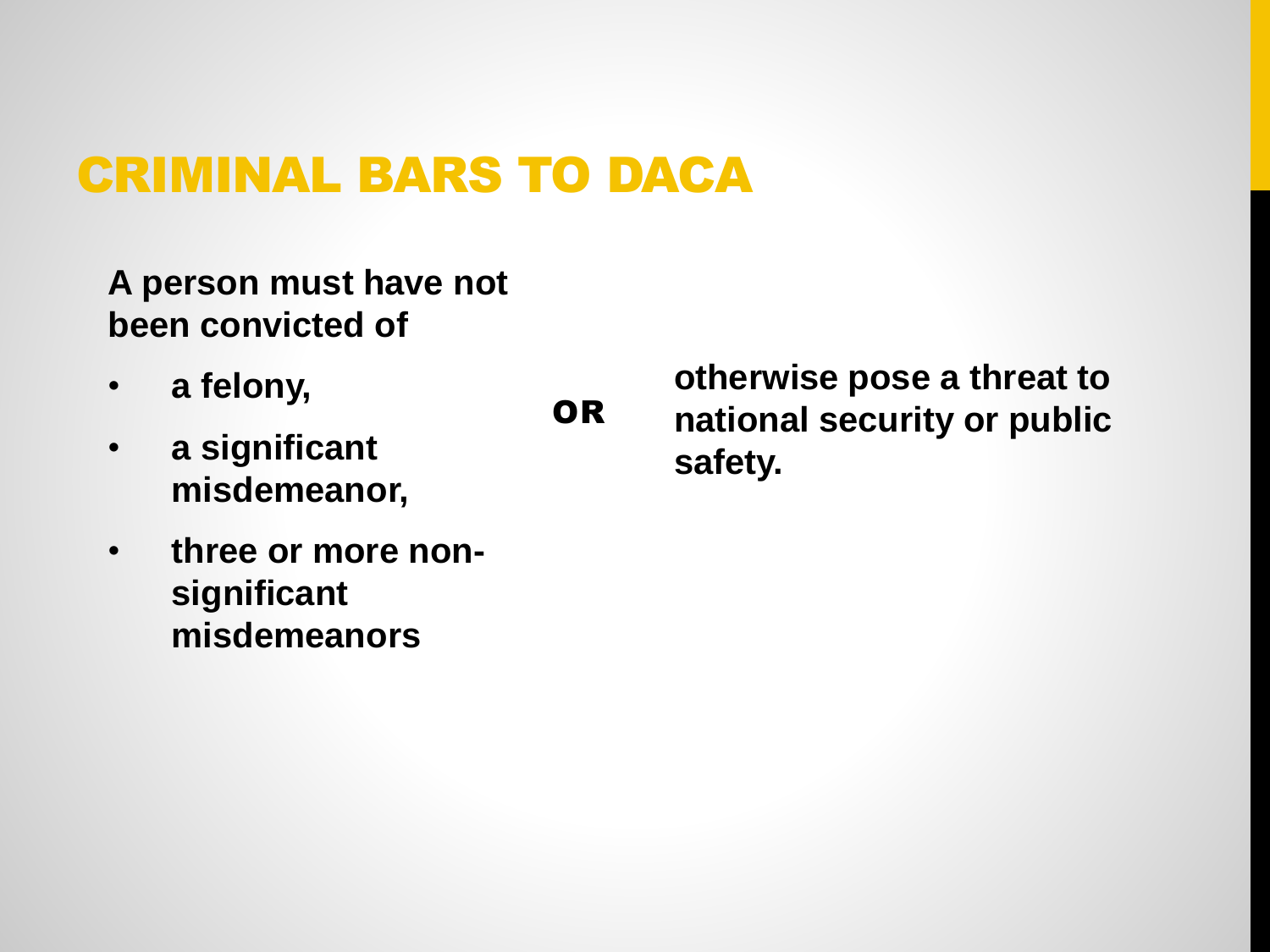### BARS TO DAPA/ ENFORCEMENT PRIORITIES

#### **Priority 1**

- Convicted of:
	- a felony in the convicting jurisdiction
	- an aggravated felony (as defined under immigration law)
	- an offense with an element of participation in a criminal street gang
- 16 or older and intentionally participated in an organized criminal gang to further the illegal activity of the gang
- Engaged in or suspected of terrorism or espionage, or otherwise pose a threat to national security
- Apprehended at a border or port of entry trying to unlawfully enter (after the effective date of the memo, Jan. 5, 2015)

#### **Priority 2**

- Convicted of:
	- three or more non-significant misdemeanors
	- one significant misdemeanor
- Apprehended after unlawfully entering or reentering the U.S. *and* cannot show continuous physical presence since Jan. 1, 2014
- Significantly abused the visa or visa waiver programs

#### **Priority 3**

• Issued a final order of removal on or after Jan. 1, 2014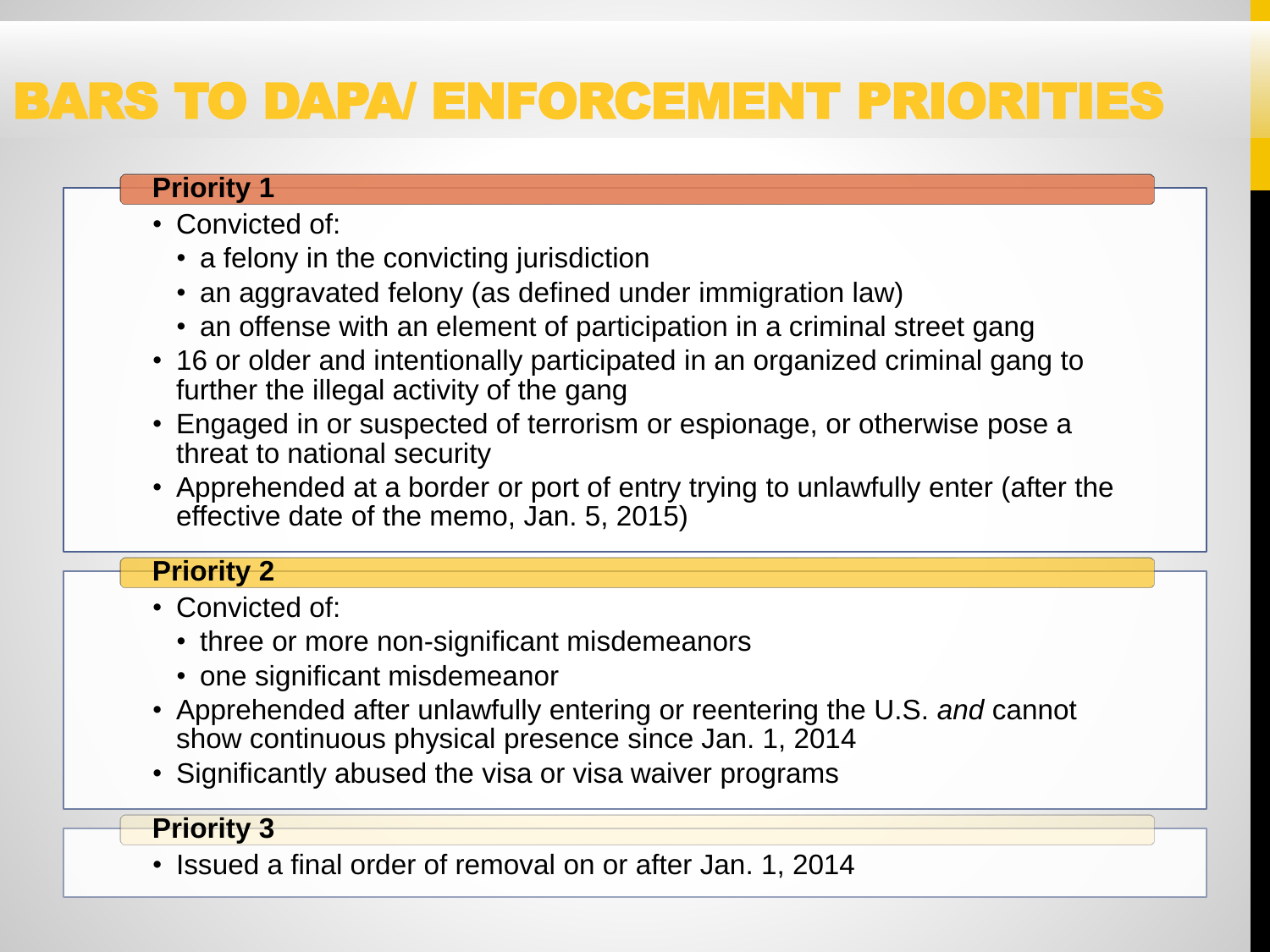### WHO CAN MAKE A FILE REQUEST?

- **Citizen or non-citizen may request own file**
- **Another person, with that person's consent -- can request a copy of the relevant file**

Note: for information relating to a child and not represented by an attorney, establish proof of parentage or guardianship by providing a copy of a birth certificate or a court order establishing guardianship.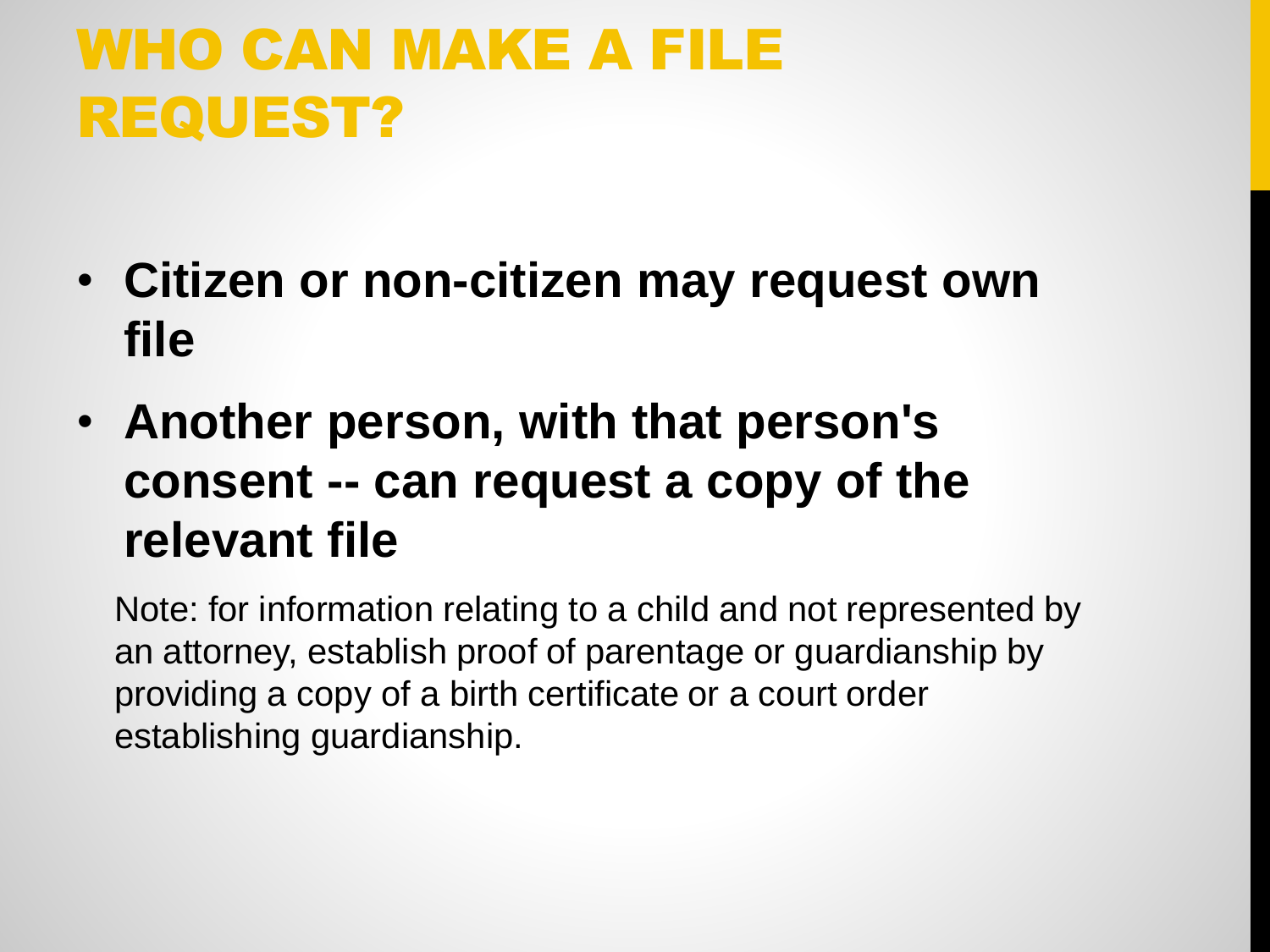## WHAT CAN YOU REQUEST?

**Record requests can be made for all types of information held by the government, such as:** 

- what is in the Alien File (A File),
- the status of a complaint filed with the DHS Office of the Inspector General,
- •tax returns, and
- criminal records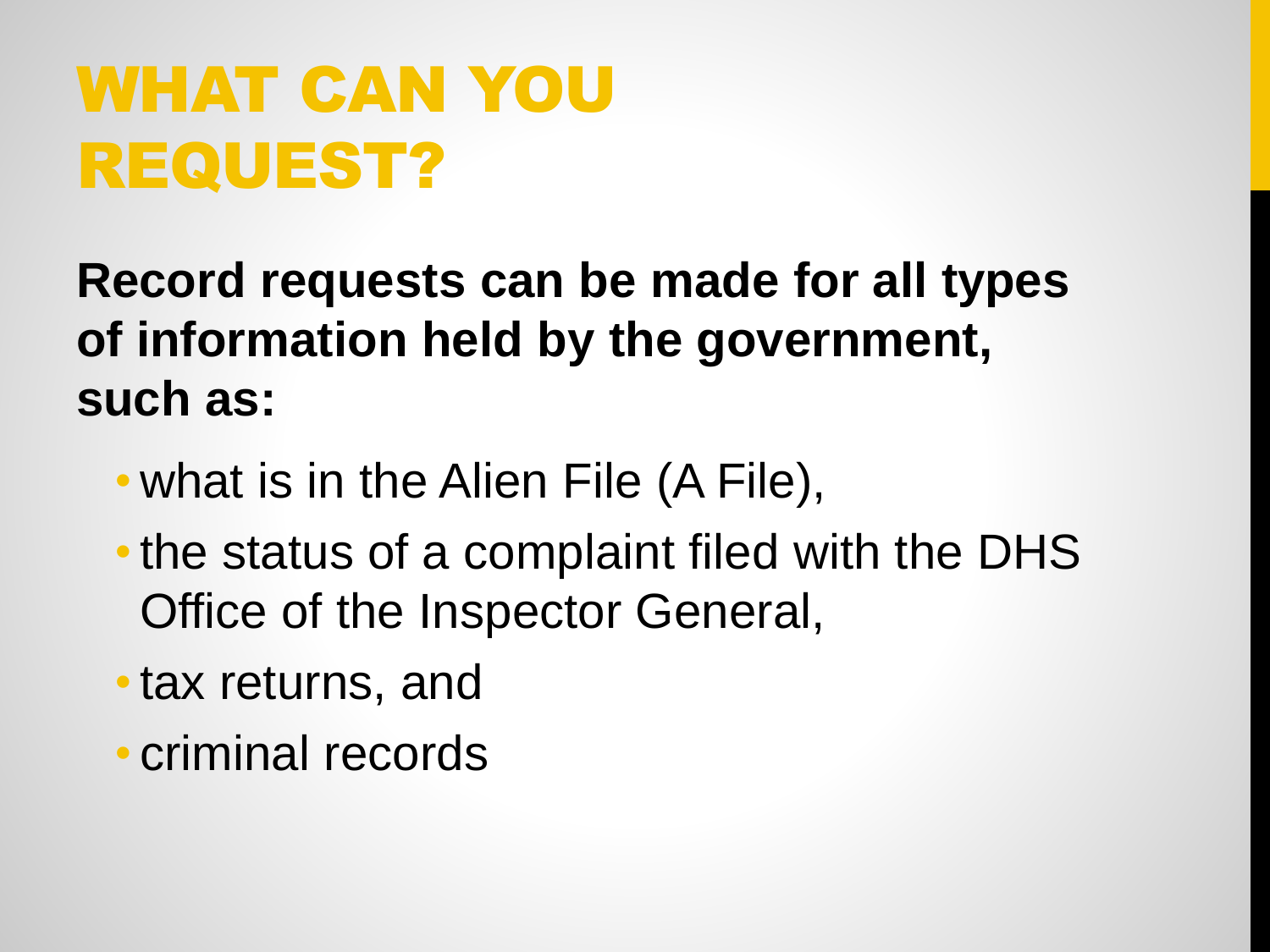### INFO GATHERING **STRATEGY**

**Step One: Identify the Information You Need**

**For example:**

- **Entries and exits to and from the US**
- **Record of any criminal convictions**
- **Previous immigration applications**
- **Gang records**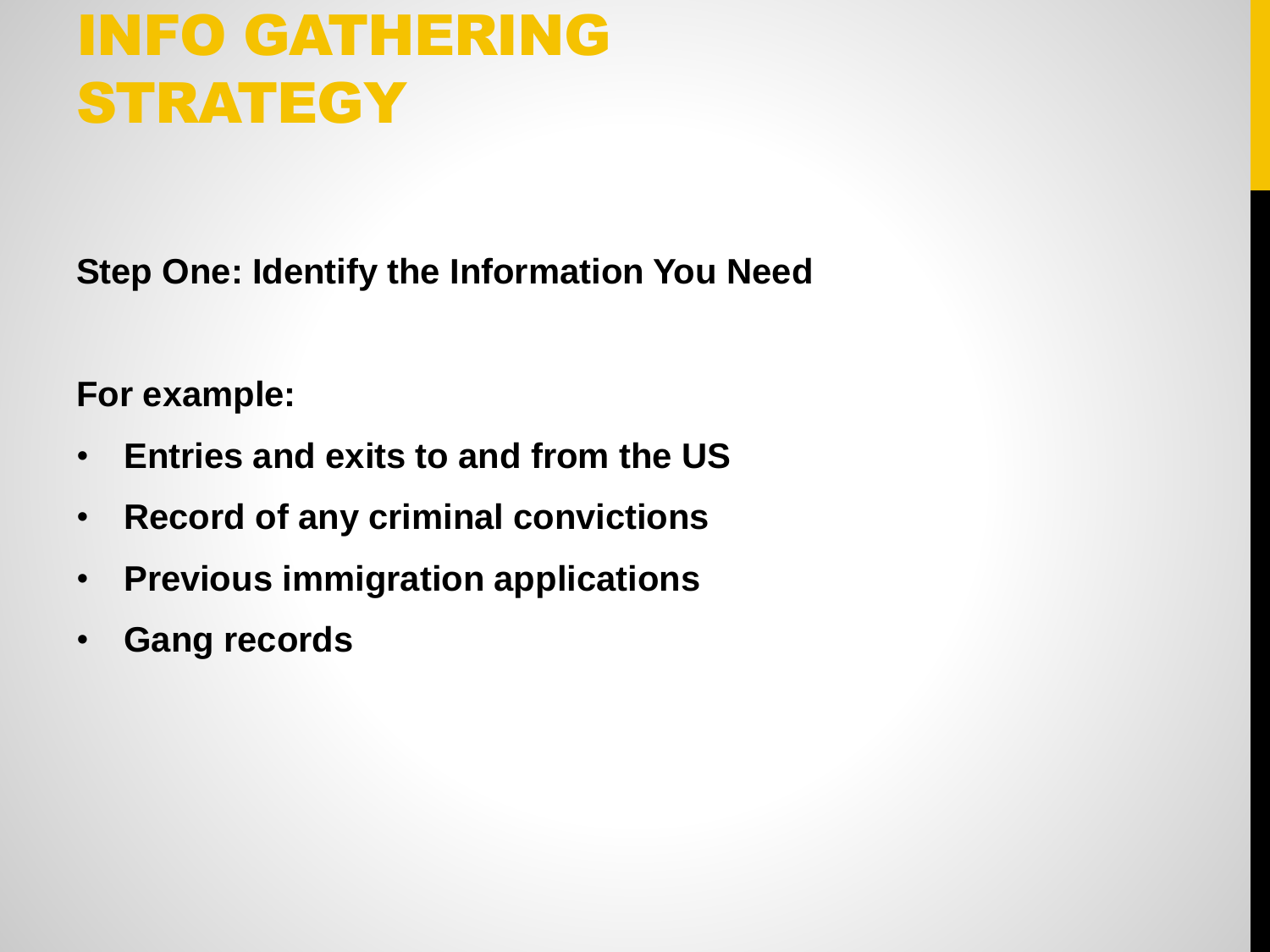### INFO GATHERING **STRATEGY**

**Step Two: Identify the Agency that has the Information**

- *In general***, most requests for a person's A file can be made directly to USCIS.**
- **Manifest of entries and exits to and from US, customs records, charges of removability or deportability, and other documents, are maintained by U.S. Customs and Border Protection (CBP), U.S. Office of Biometrics Identity Management (OBIM / formerly US-VISIT), or U.S. Immigration and Customs Enforcement (ICE).**
- **The Federal Bureau of Investigation (FBI) has criminal and immigration records.**
- **If a client was previously in criminal court, that court will have the records.**
- **If a client was previously in removal proceedings, the Immigration Court will have the records.**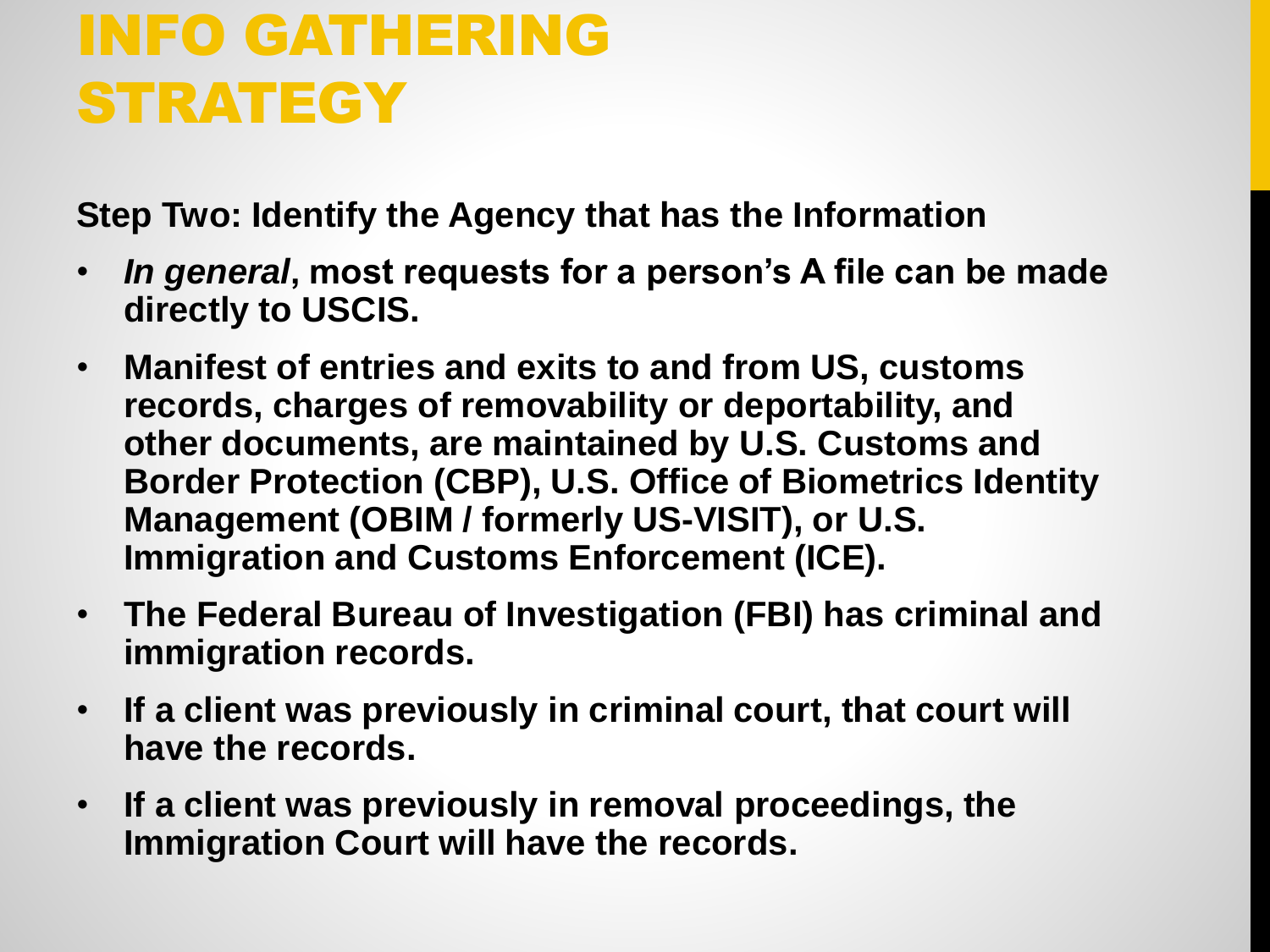### INFO GATHERING **STRATEGY**

**Step Three: How do you get the information you need**

- **Freedom of Information Act (FOIA)**
- **FBI Background Check**
- **State Criminal History Request**
- **Court Records Request**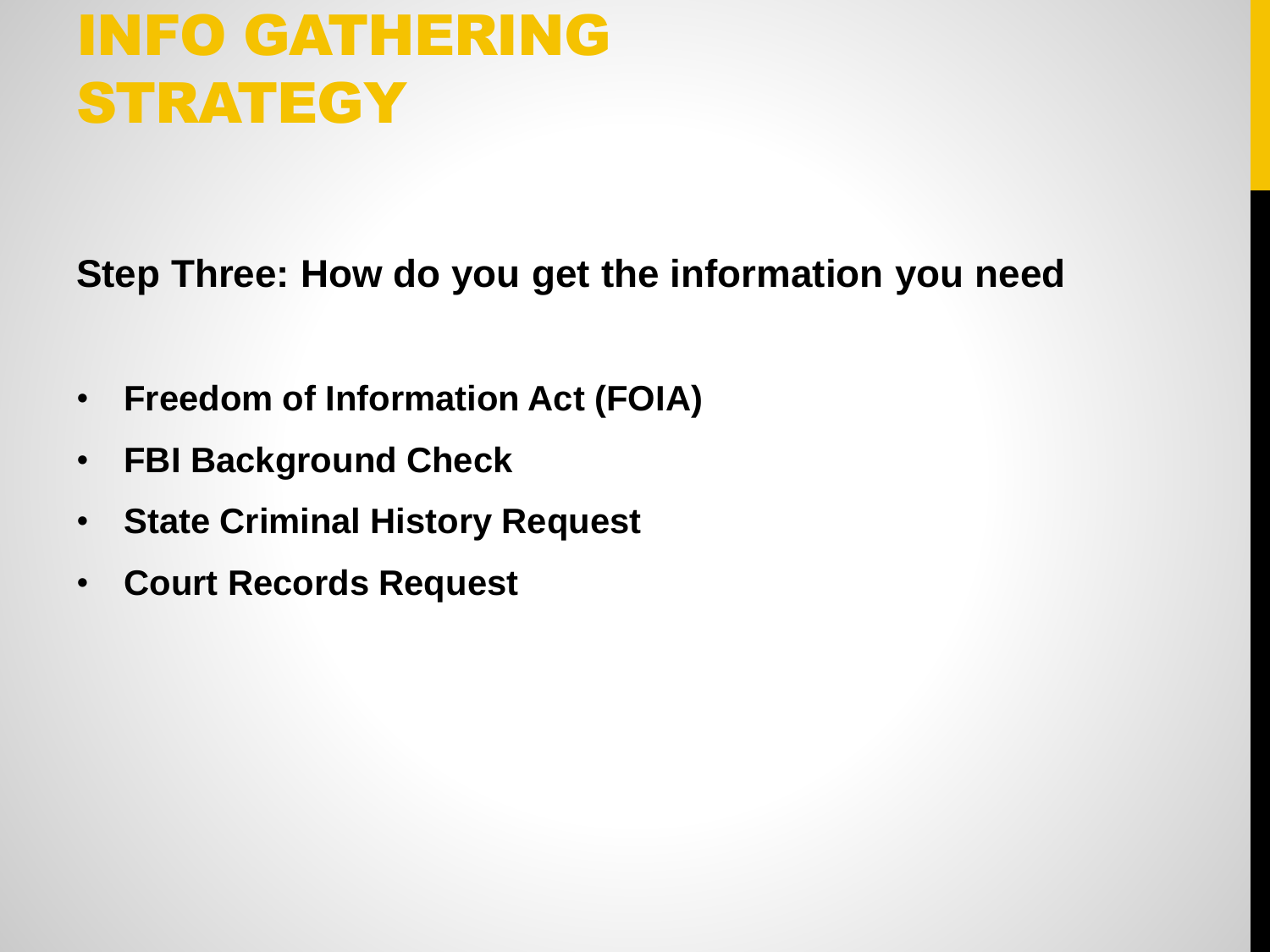

- **Each agency responds to requests for its own records. Always determine whether the agency is likely to have the records you are seeking**
- **Requests must be for access to existing records. The FOIA office will not "create" records in order to respond to a request. What you are requesting must already exist in the agency records.**
- **Each government agency has its own policies for filing a request, so make sure you are using the appropriate forms and documents.**
- **If you seek information regarding third parties, either a**  written authorization signed by that individual permitting **disclosure of those records to you, or proof that that individual is deceased (for example, a death certificate or an obituary) will help the processing of your request.**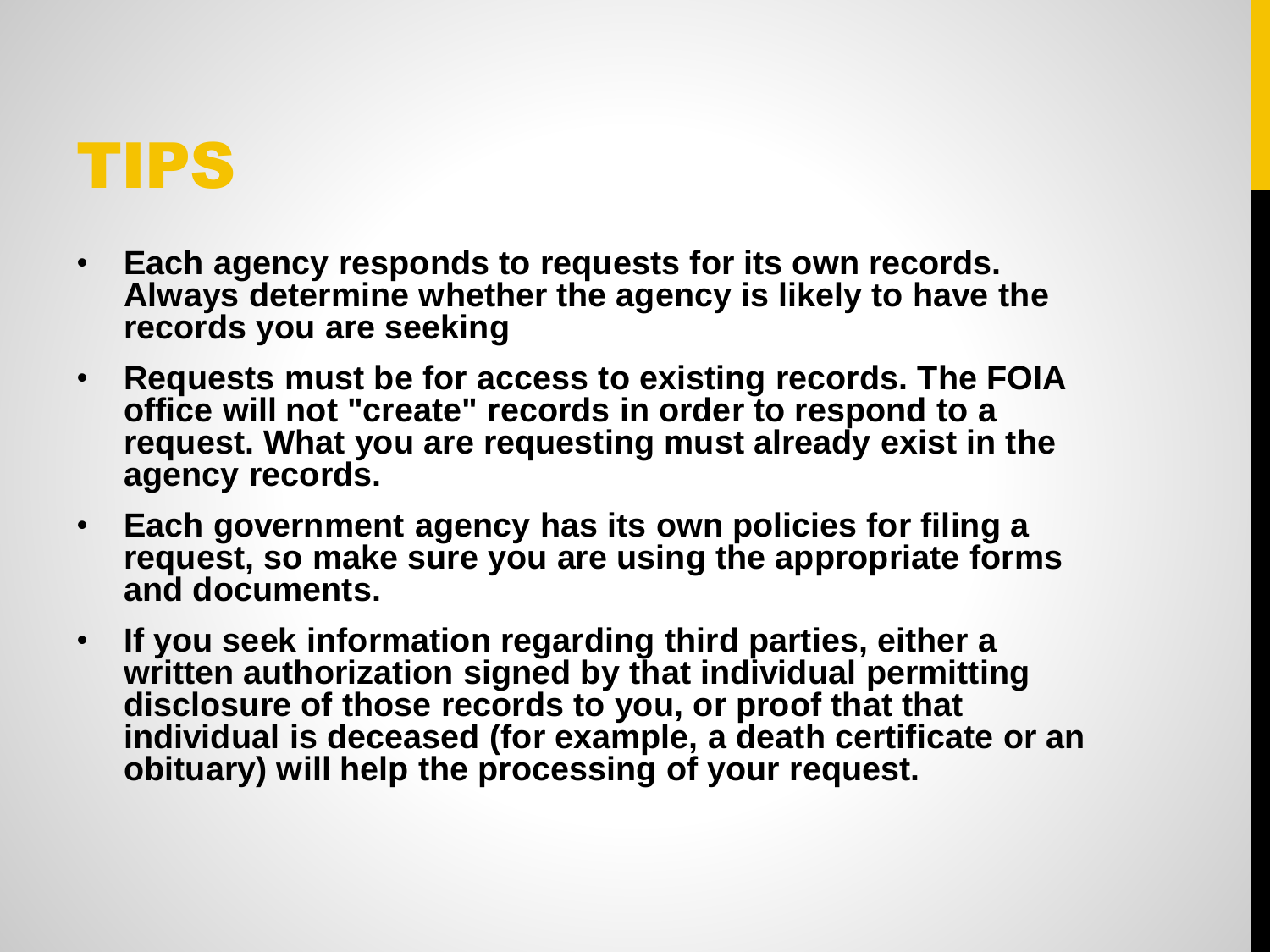## WHAT IS A FOIA REQUEST?

- **Request for information from the government**
- **Each person entitled to request government documents under Freedom of Information Act ("FOIA")**
- **Can request documents about yourself or others**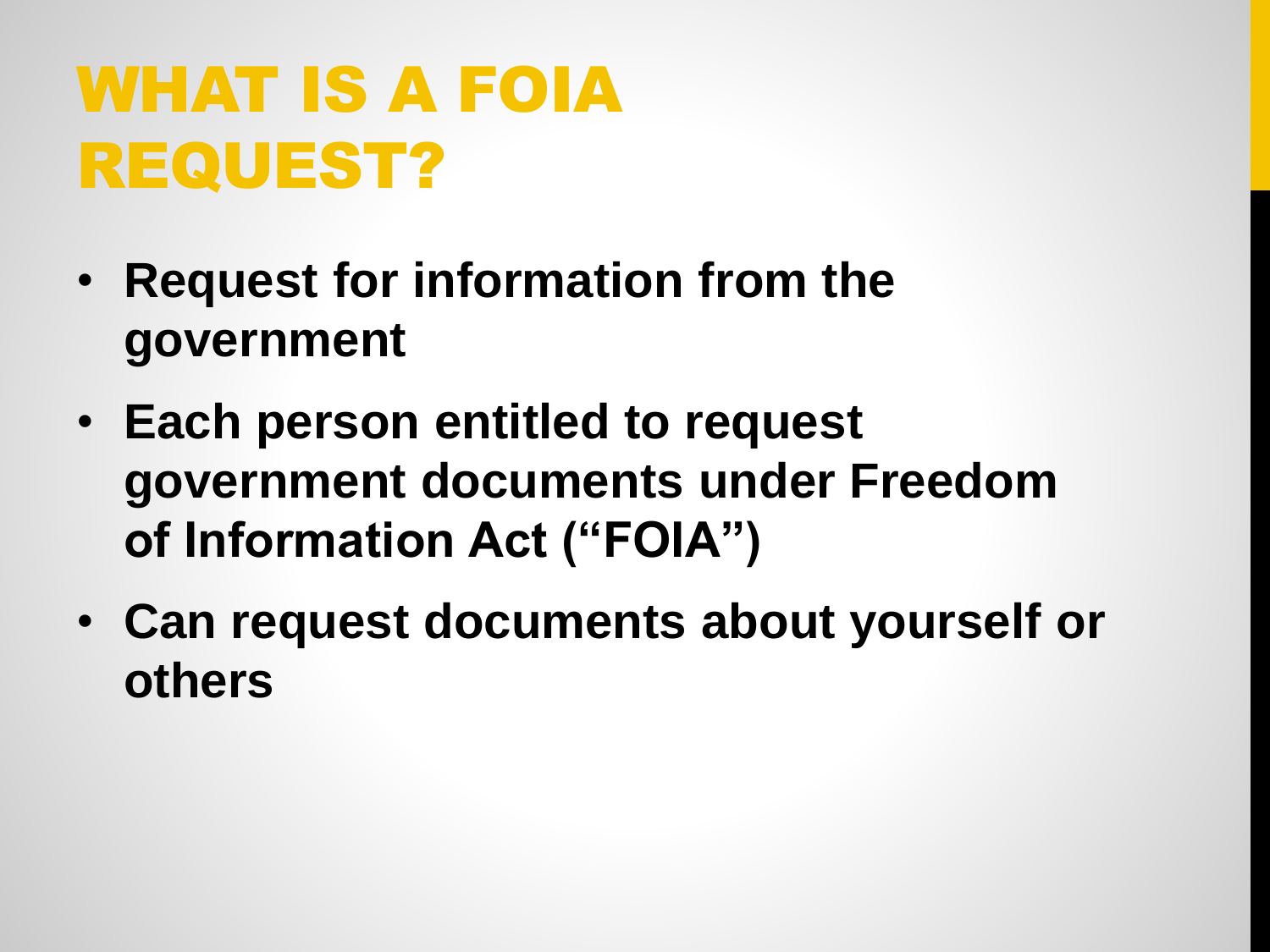## WHAT CAN A FOIA REQUEST REVEAL?

**Determine whether client has anything in the past that could affect eligibility:**

- Can get "A File" with past immigration applications
- Can get border records on entries/exits
- Can see what criminal documents government has on a person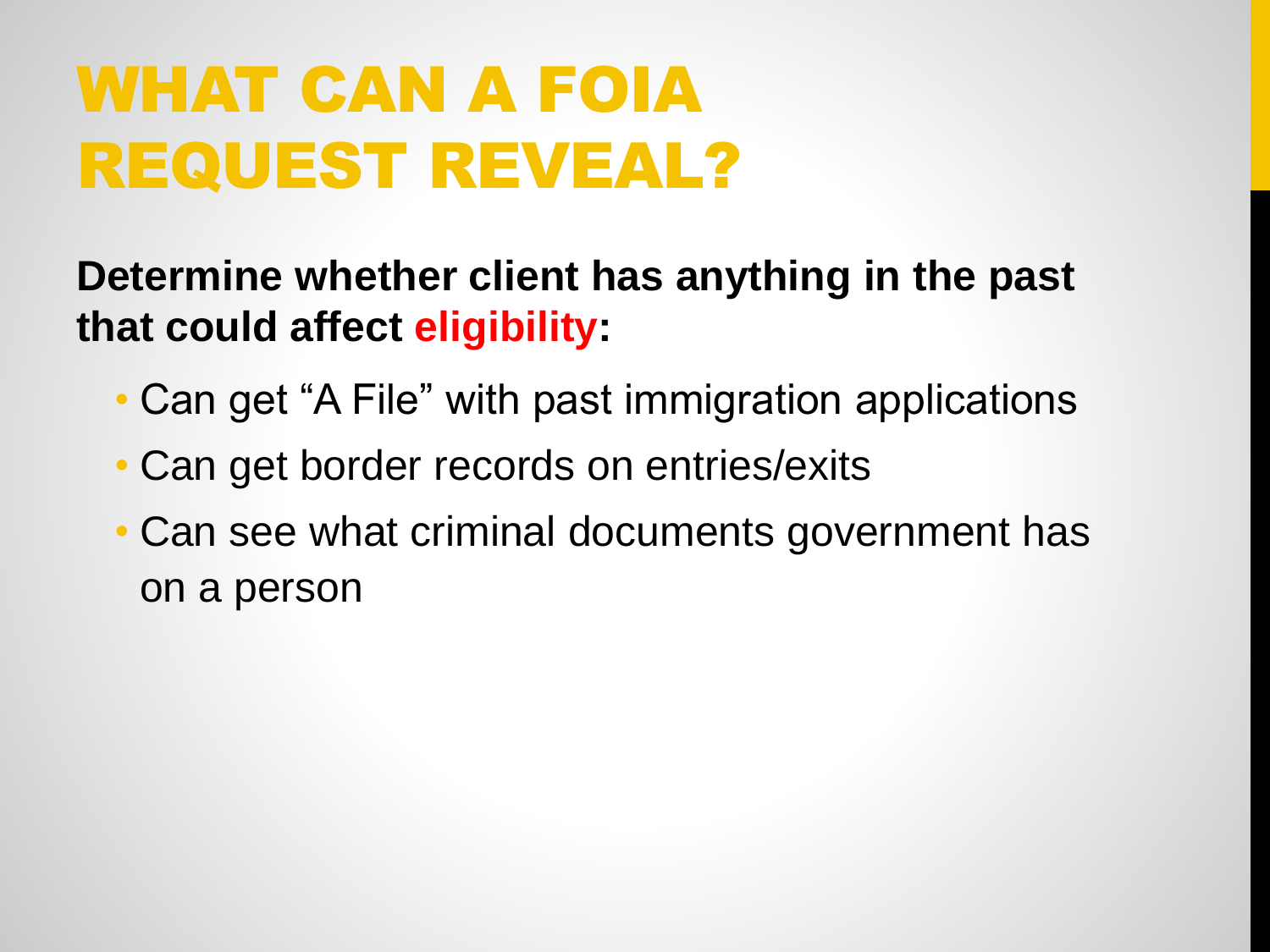### FOIA REQUESTS TO DHS

### **USCIS:**

- Form G-639 (available at [www.uscis.gov](http://www.uscis.gov))
- Signed under penalty of perjury or notarized
- If prepared by legal worker, must submit a G-28

### **ICE:**

• Form G-639 OR online fillable request form at <http://www.ice.gov/exec/forms/foiarequest/request.asp>

### **CBP:**

• [Online fillable request form at http://www.cbp.gov/site-policy](http://www.cbp.gov/site-policy-notices/foia)notices/foia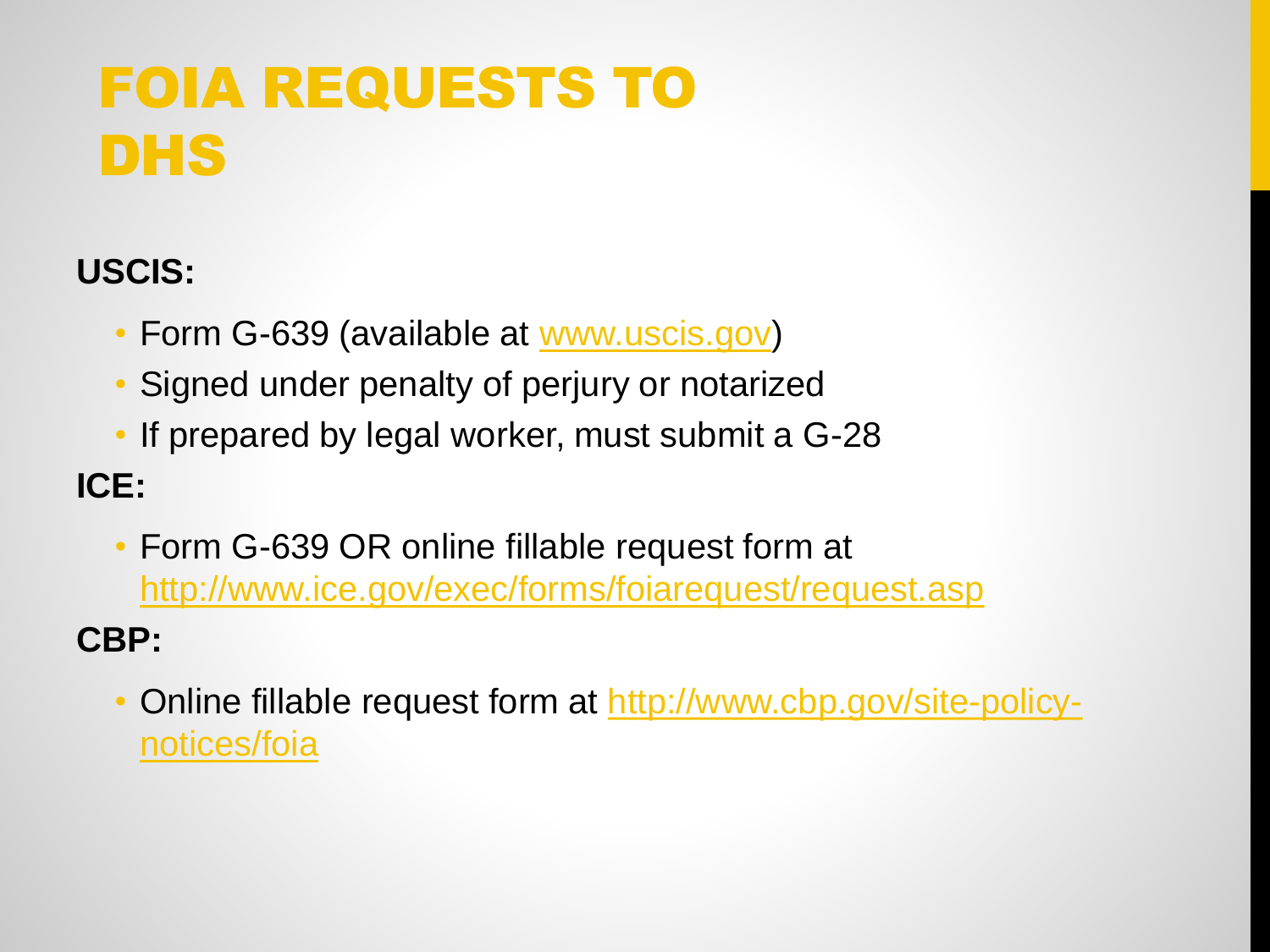## FOIA REQUESTS TO DHS

### **OBIM (formerly US-VISIT):**

- Form G-639 (available at [www.uscis.gov](http://www.uscis.gov))
- Signed under penalty of perjury or notarized
- If prepared by legal worker, must submit a G-28

### **DHS FOIA Request Submission Form:**

- [Online fillable request form at](http://www.dhs.gov/dhs-foia-request-submission-form) http://www.dhs.gov/dhs-foiarequest-submission-form
- Drop-down menu that includes USCIS, ICE, OBIM (but not CBP)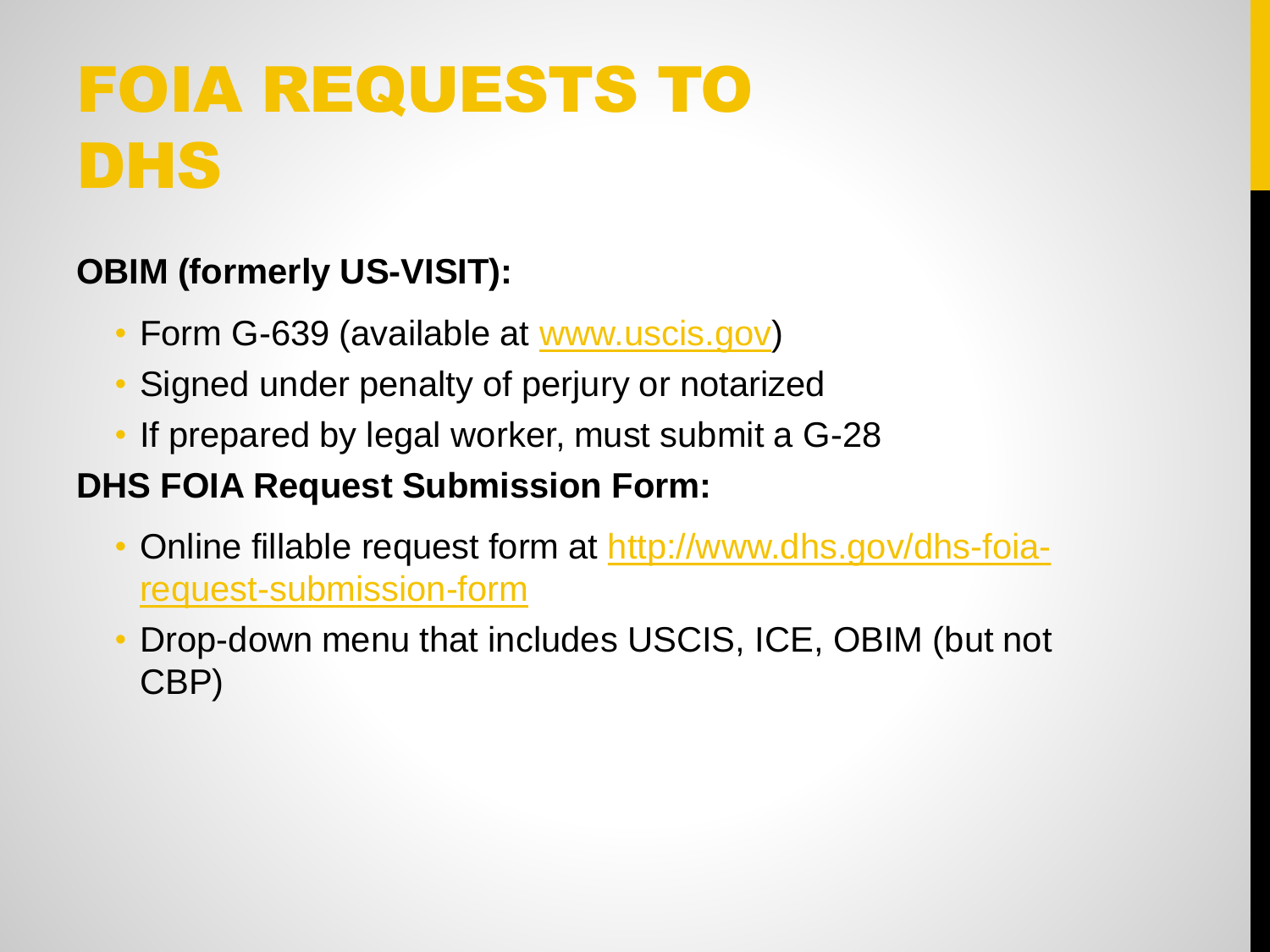## FOIA REQUESTS TO DOJ

### **EOIR:**

- [EOIR.FOIARequests@usdoj.gov](mailto:EOIR.FOIARequests@usdoj.gov)
- describe the records sought and include identifying information, such as full name, aliases, immigration hearing location, and A number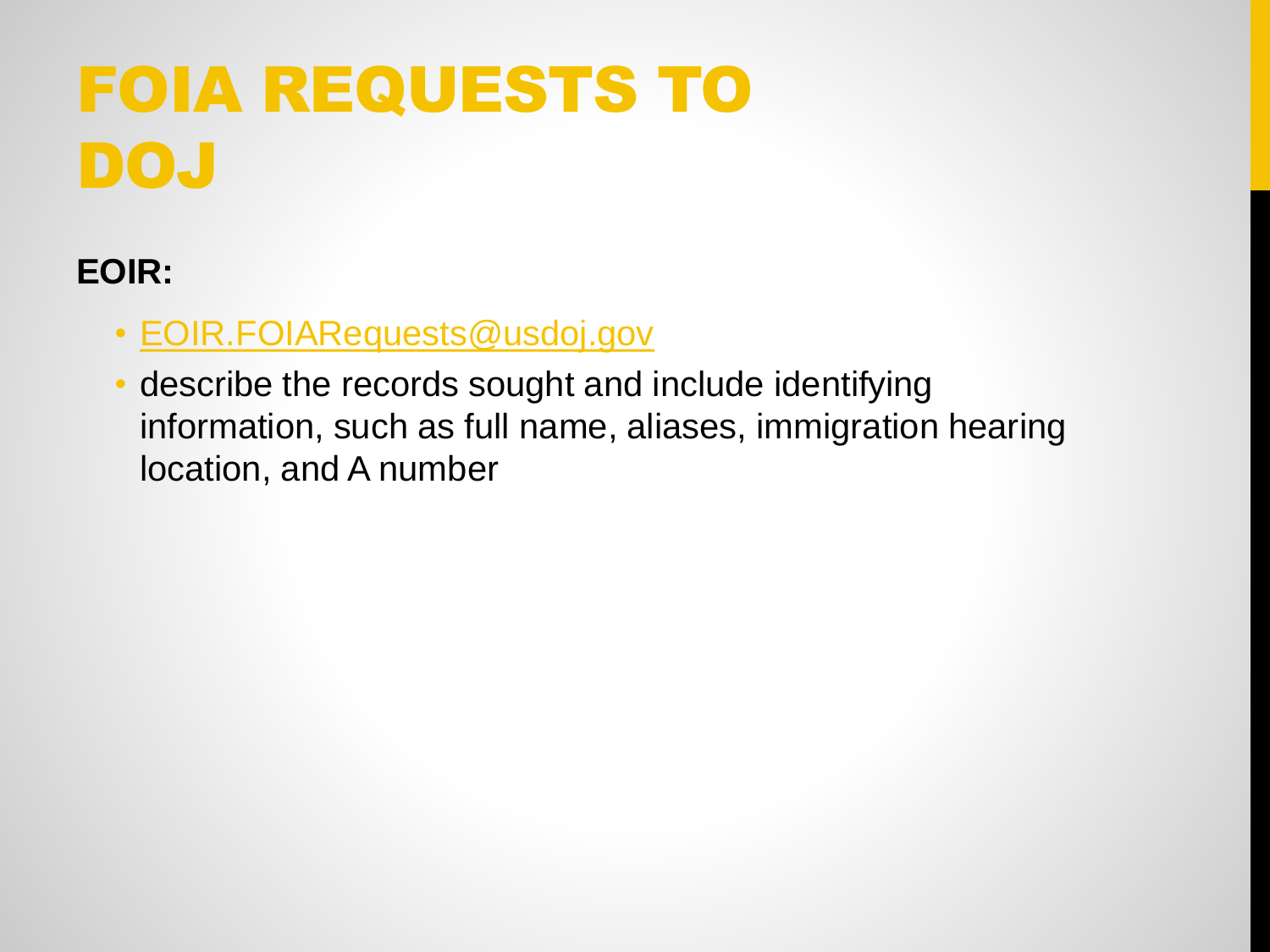## EXPEDITED FOIA REQUEST

- **You may be able to request that the agency expedite the FOIA request**
	- Imminent threat to the life or physical safety of an individual
	- Urgency to inform public
	- Impairment of substantial due process rights exists
	- Harm to substantial humanitarian concerns exists
- **USCIS may accelerate requests**
	- Track 1: simple requests
	- Track 2: complex requests
	- Track 3: "fast track" requests where the requester is in removal proceedings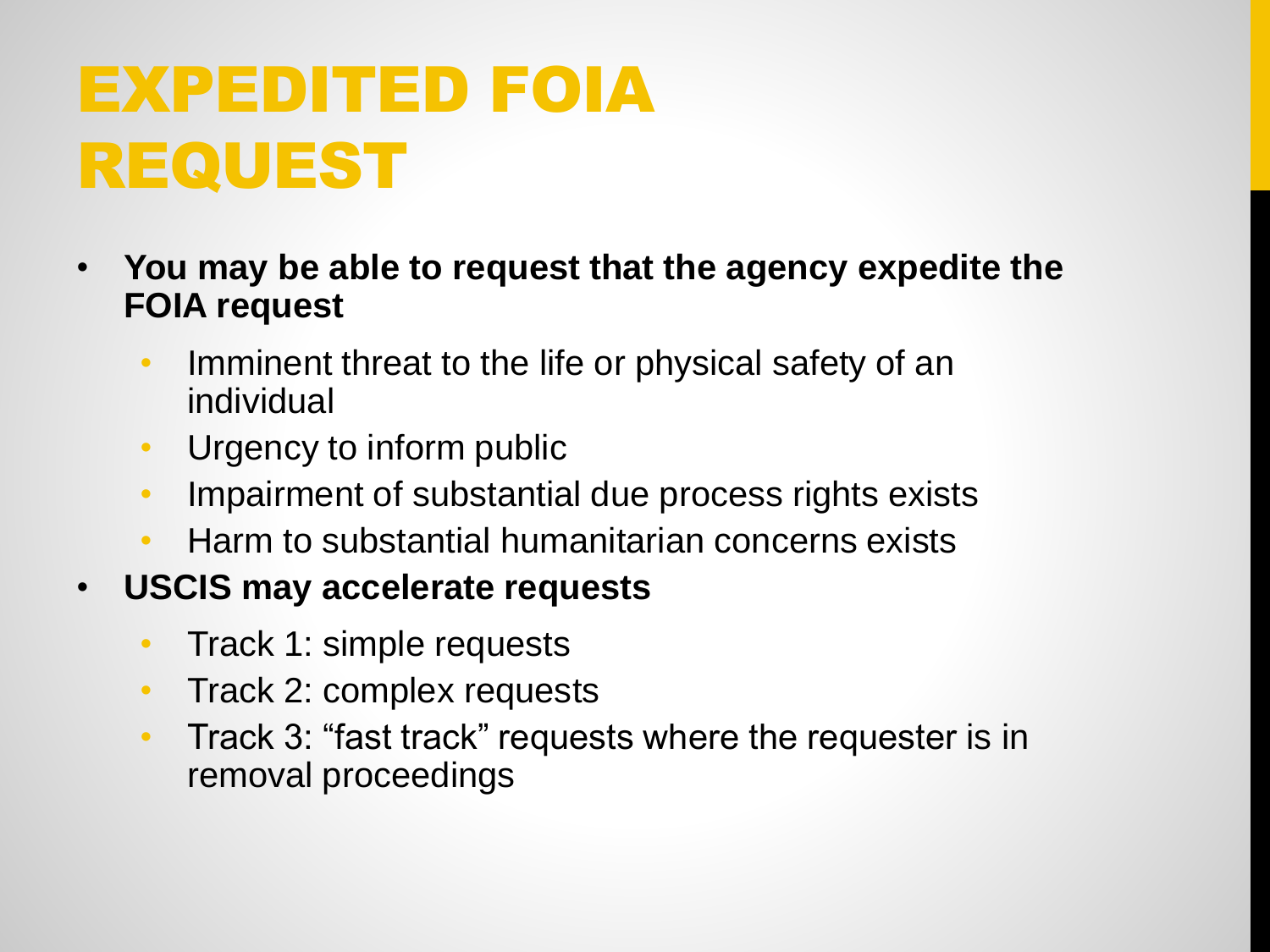### TIPS FOR FILING A FOIA REQUEST

- **Provide as much biographic information about the person as possible**
- **If don't remember or don't know a piece of information, write "unknown"**
- **Request the entire A File because it's hard to know what you don't know!**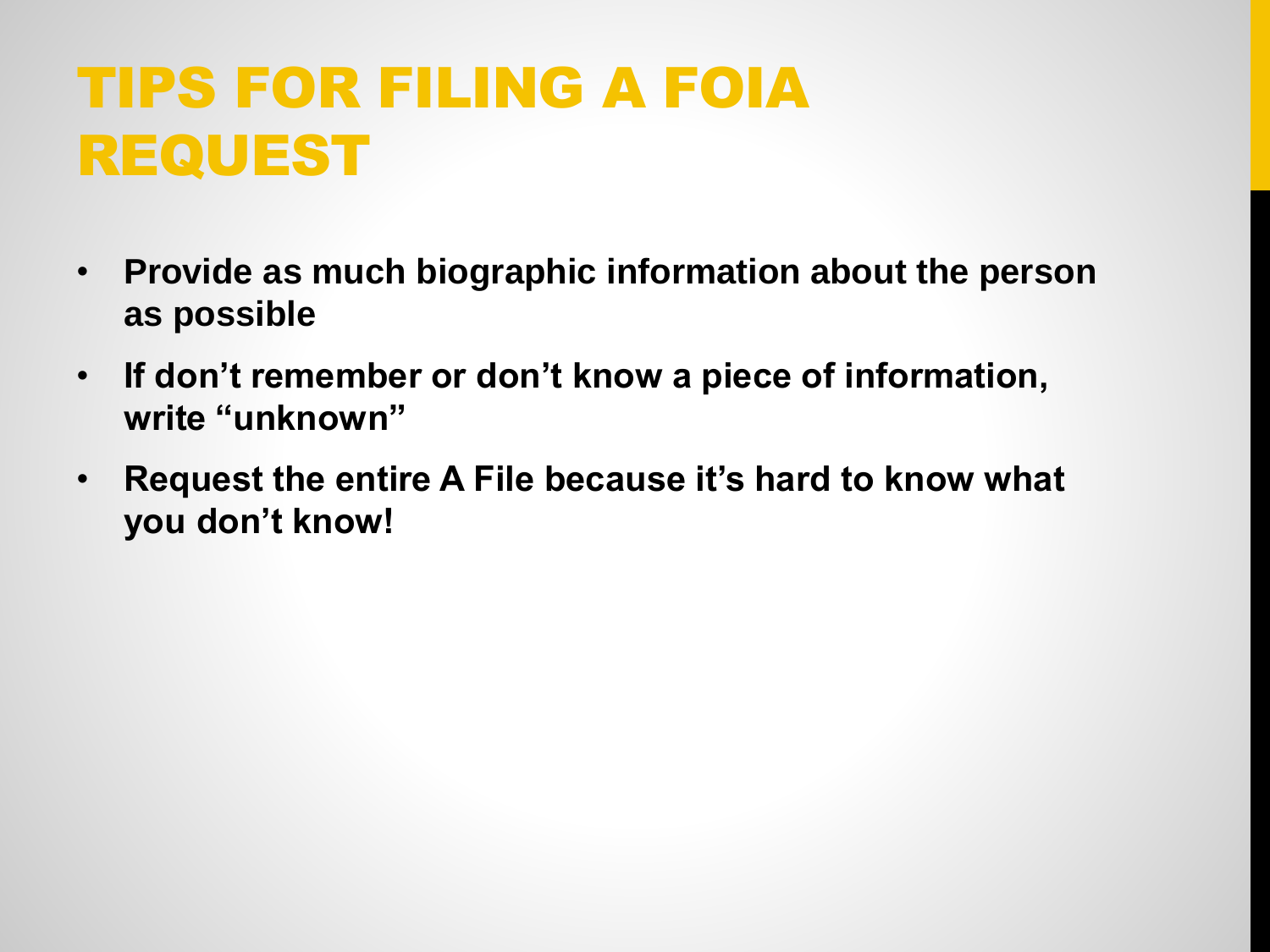### INFORMATION-GATHERING **STRATEGY**

**Step 1: What information do I want?**

**Step 2: Who has that information?**

**Step 3: How do I get it?**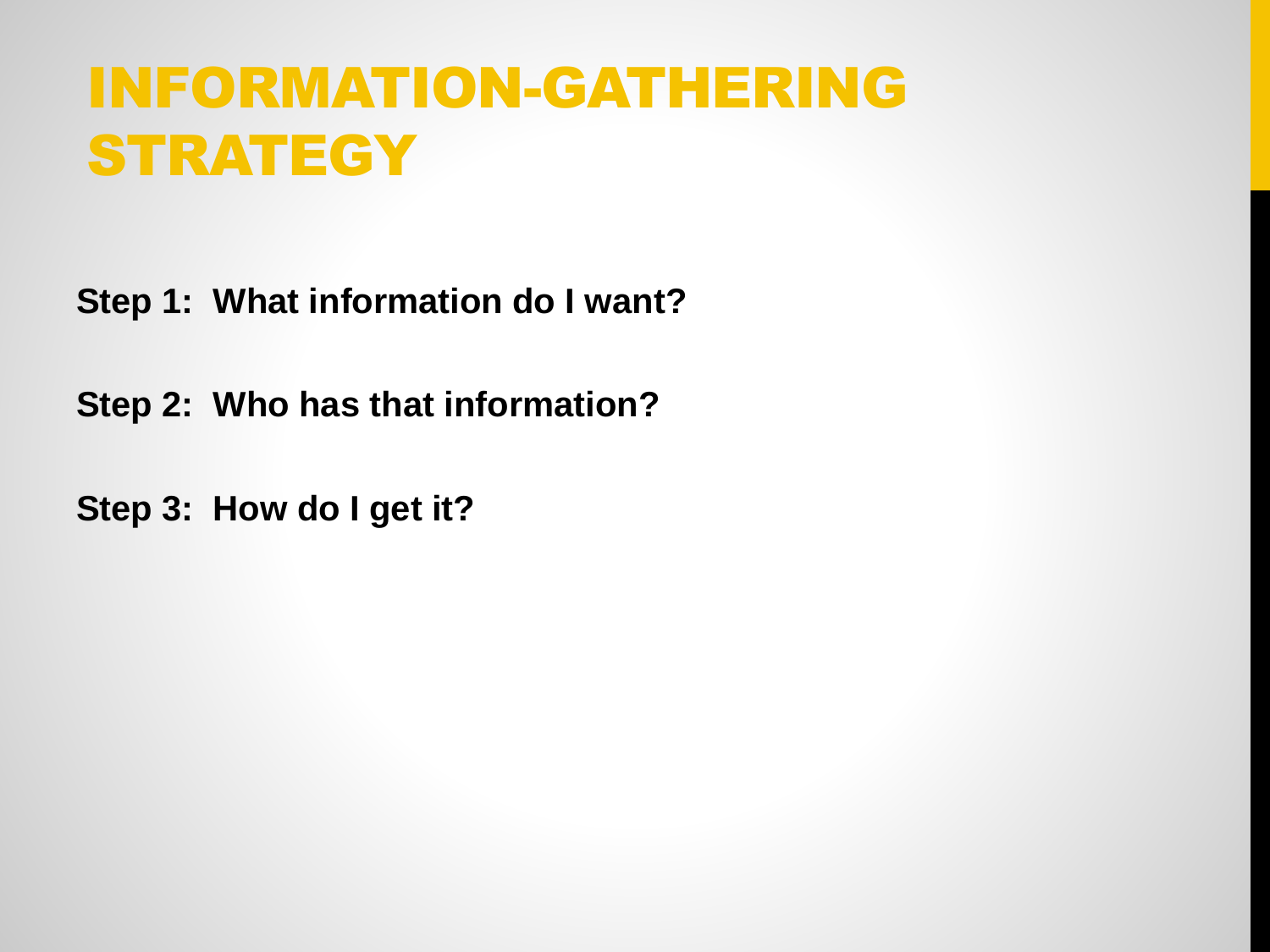

**Client walks into your office. She wants to start preparing for DAPA. She said that she was placed in removal proceedings in 2013 but never went to a hearing.**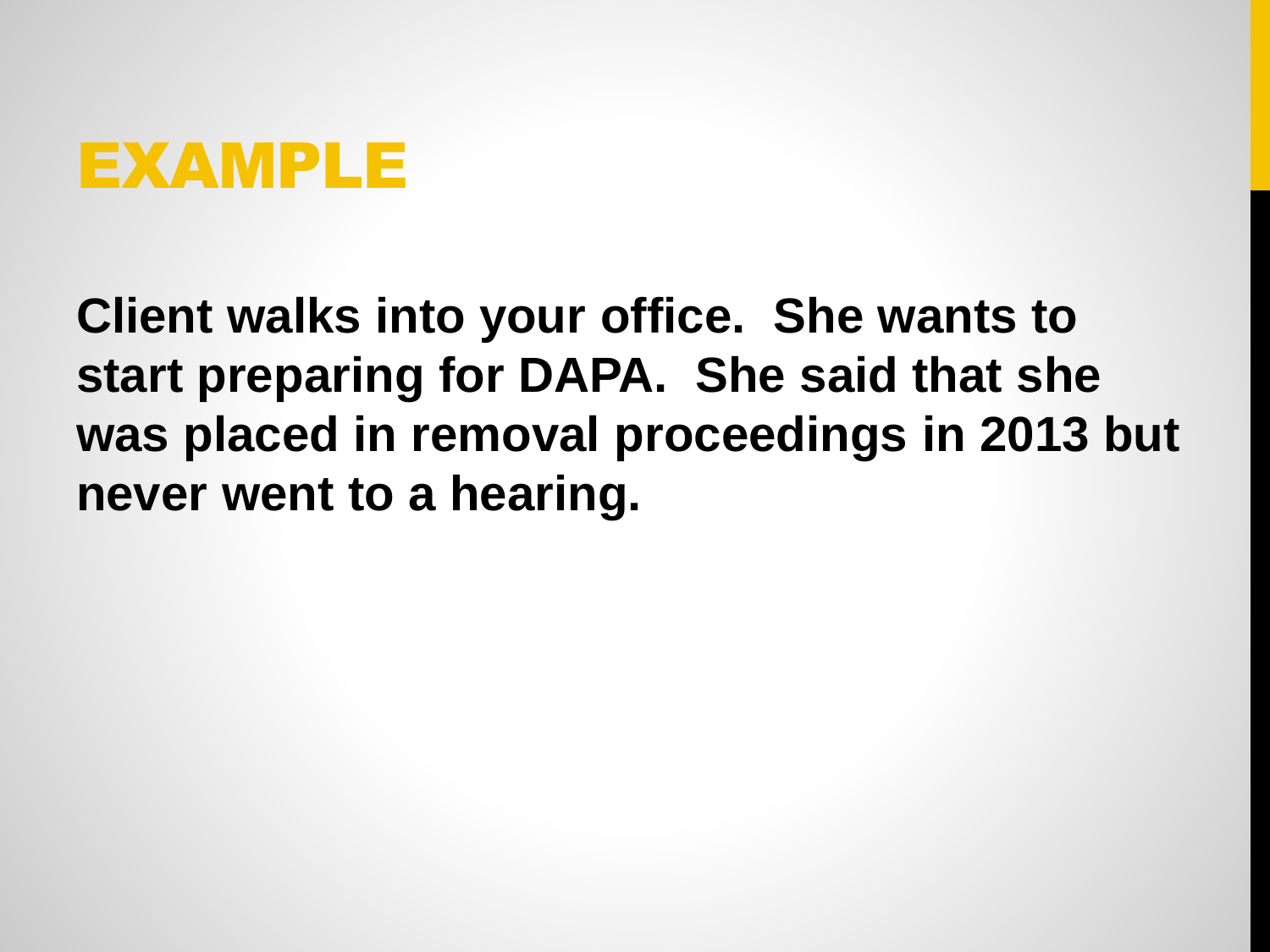## EXAMPLE (CONT)

### **What information do I want?**

- Immigration records
	- Removal order
		- If she received a removal order after Jan. 1, 2014, she is an enforcement priority!
	- NTA
		- Why she was placed in proceedings? Is it anything that will affect her DAPA eligibility?

### **Who has that information?**

• EOIR

### **How do I get it?**

• EOIR FOIA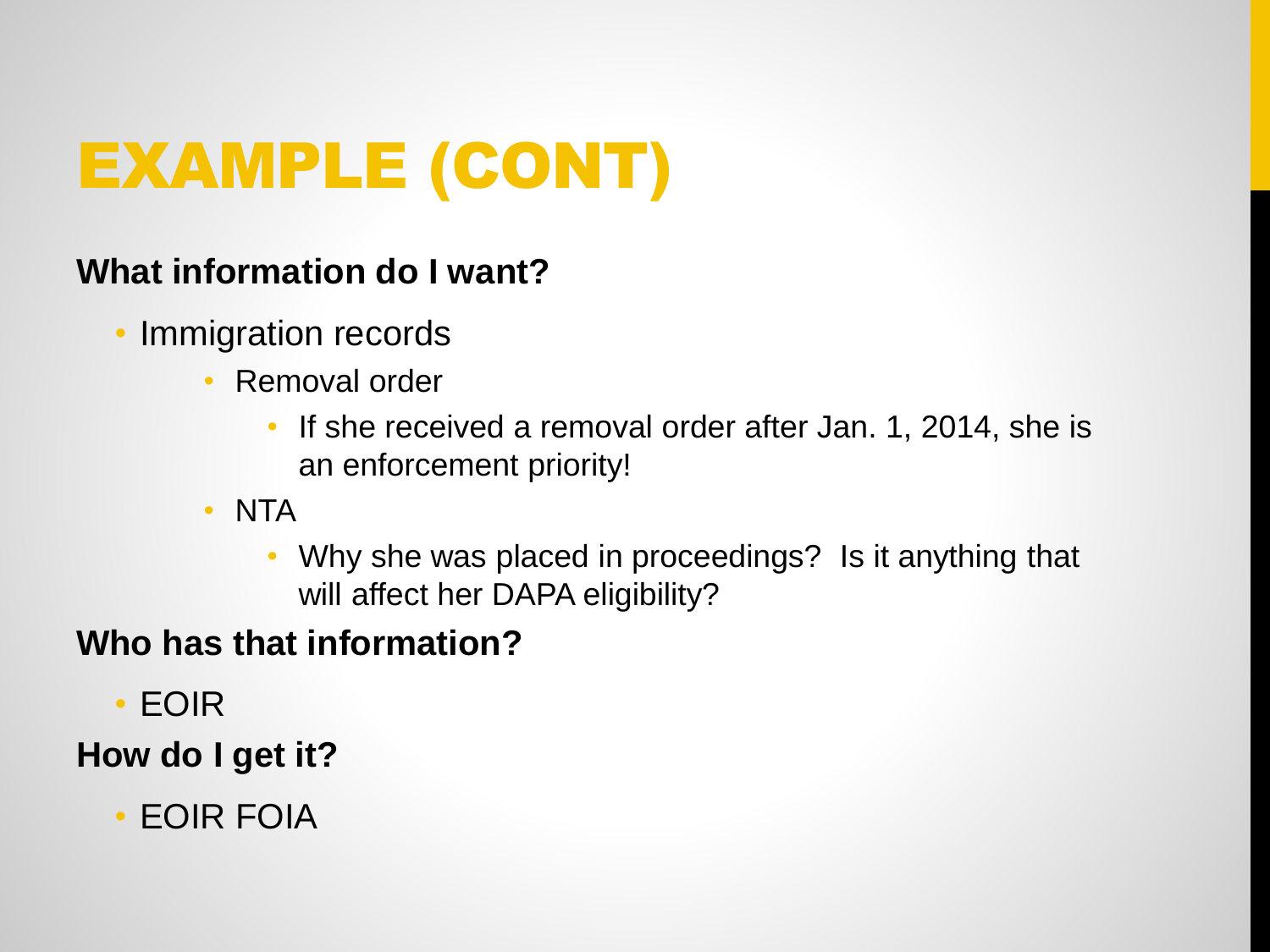### EXAMPLE

**Client walks into your office. She says that she was convicted of embezzlement in 2007 in San Diego. She has the complaint, minute orders, and order of probation, but she doesn't have the guilty plea.**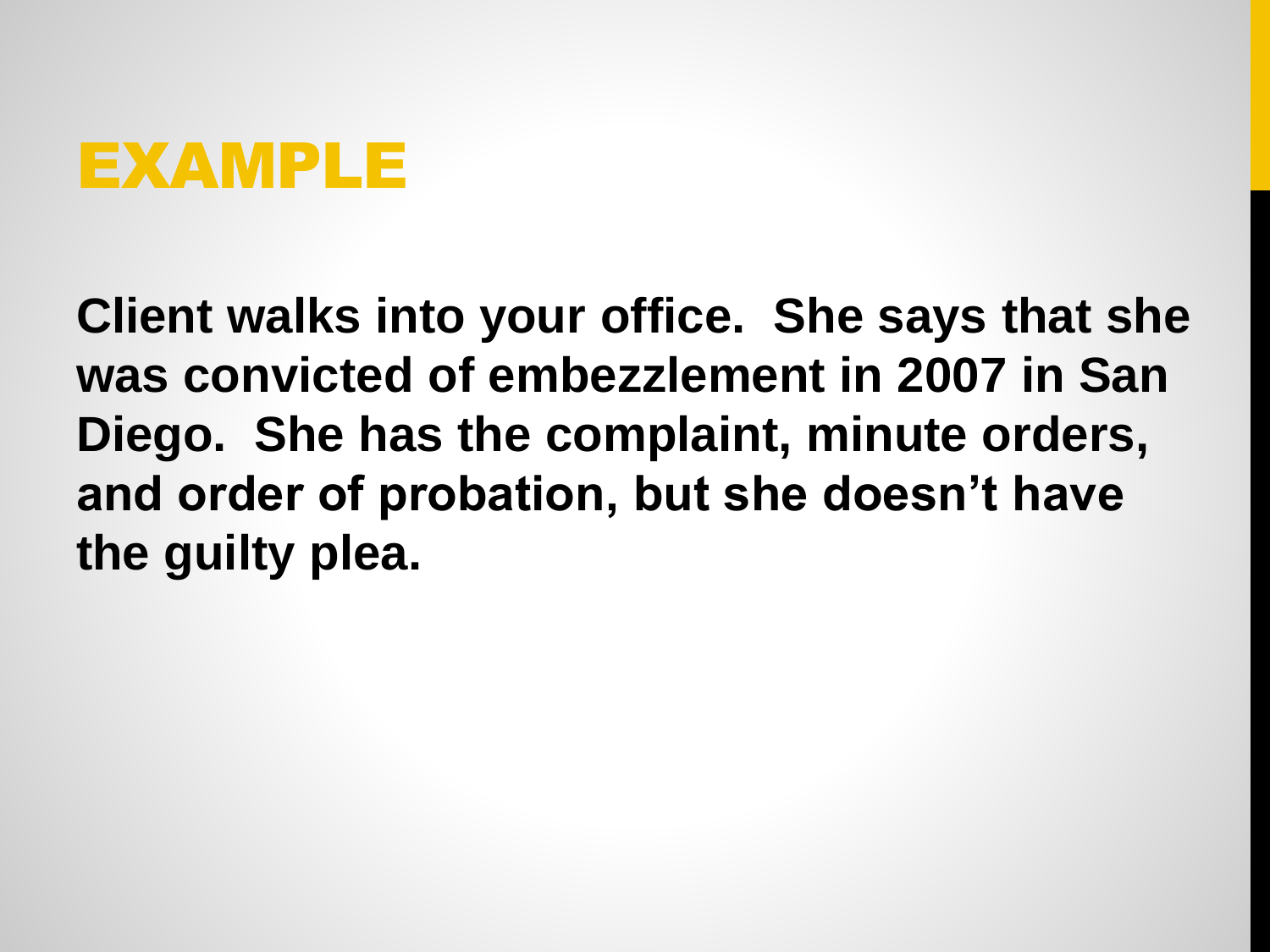## EXAMPLE (CONT)

### **What information do I want?**

- Conviction
- Any other related documents **Who has that information?**
	- - Court in San Diego

### **How do I get it?**

• Records request from San Diego Court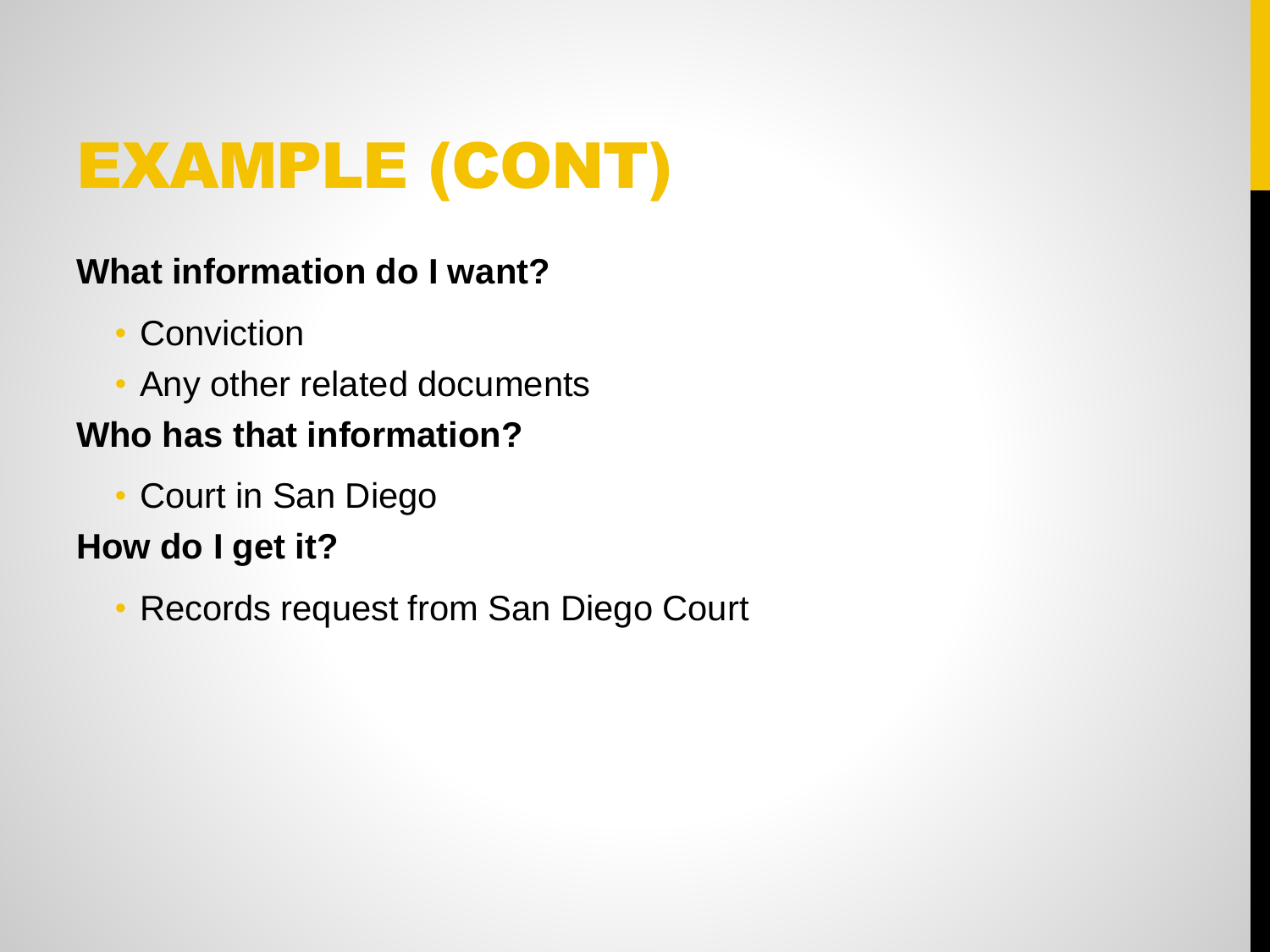### WHEN IS FOIA NOT THE BEST OPTION?

#### **Criminal convictions**

• FBI background check; state background check; court-specific records request

#### **Status of pending applications**

• Write to the USCIS office where the application was filed or call the National Customer Service Center at 1-800-375-5283

#### **Consular notification of a visa petition approval**

• Use Form I-824

#### **The return of original documents**

• Use Form G-884

#### **Records of naturalization prior to September 27, 1906,**

• Contact the clerk of court where naturalization occurred

#### **Information on records prior to December 1982,**

• Contact the National Archives

#### **Proof of status (i.e., Social Security benefit, Selective Service requirement)**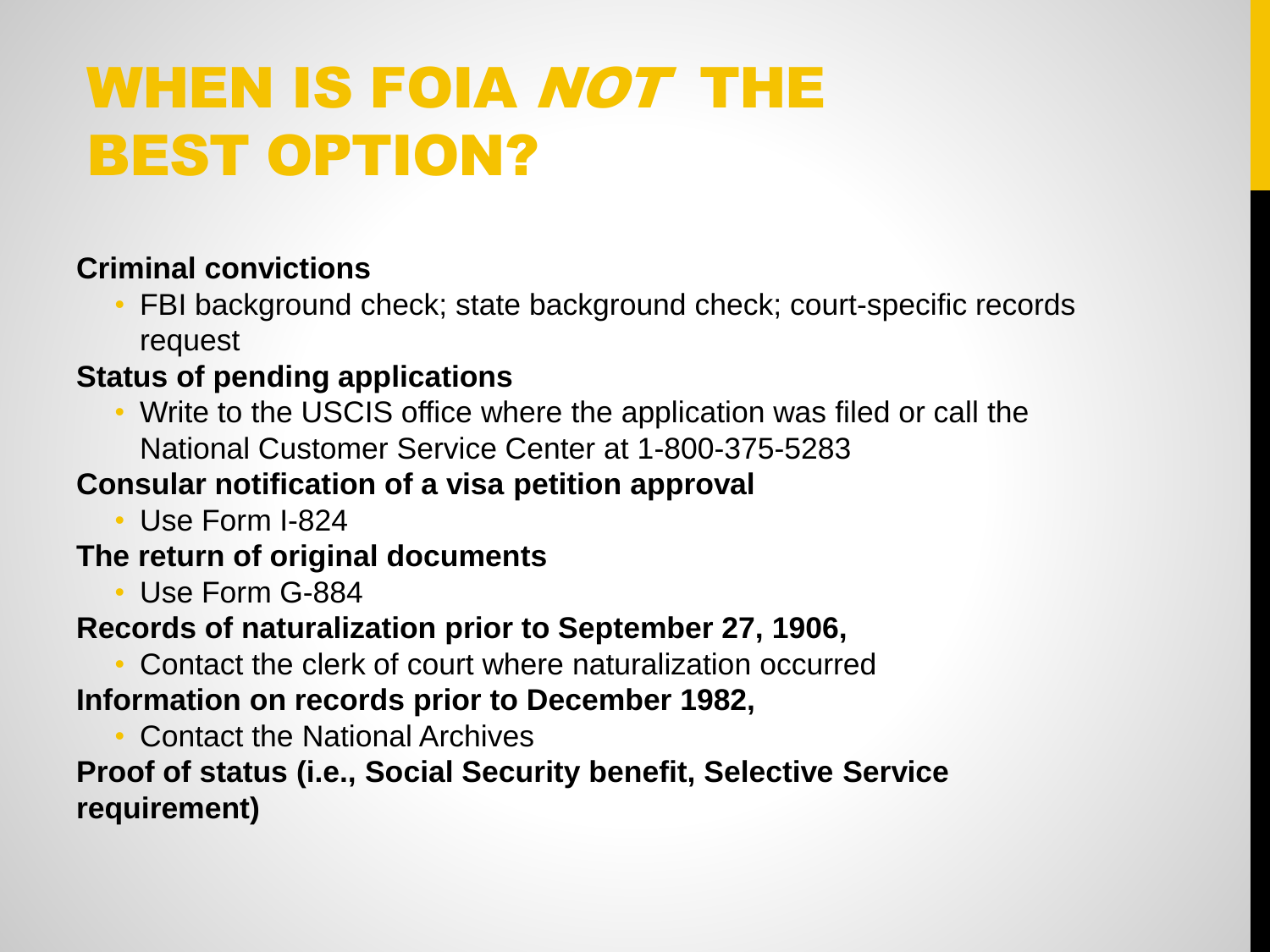## CRIMINAL RECORDS **OVERVIEW**

Types of Criminal Records

FBI Identity History **Summary** 

State Criminal History Record **Court Records** 

Requesting Records

**Tips** 

Examples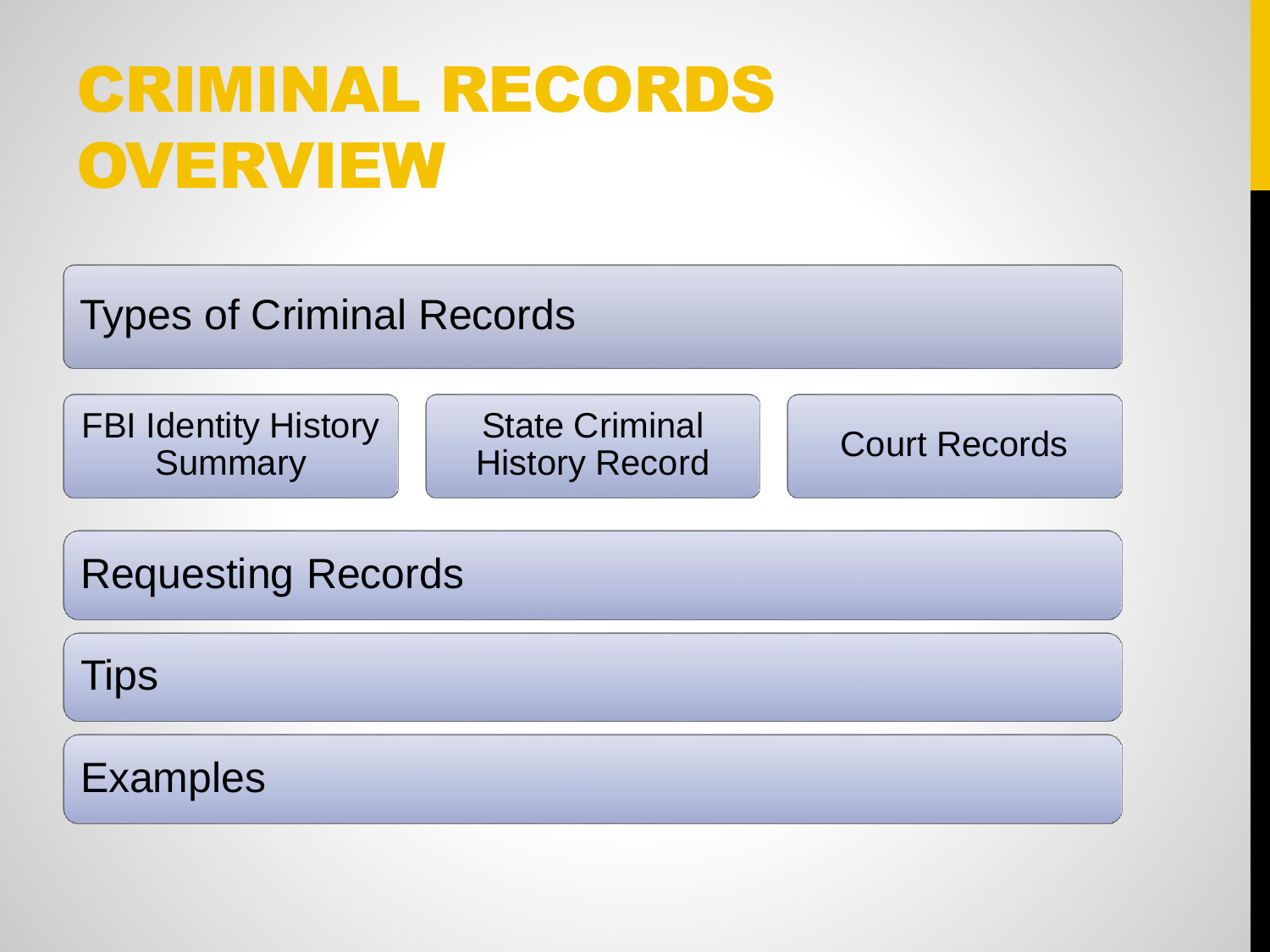## FBI IDENTITY HISTORY SUMMARY

- **The Department of Homeland Security (DHS) will also run this check on all applicants**
- **Shows arrests from all states, D.C., and US territories, as well as federal arrests and immigration violations**
- **Not always accurate or complete**
- **U.S. Department of Justice Order 556-73 establishes rules for individuals to obtain their records**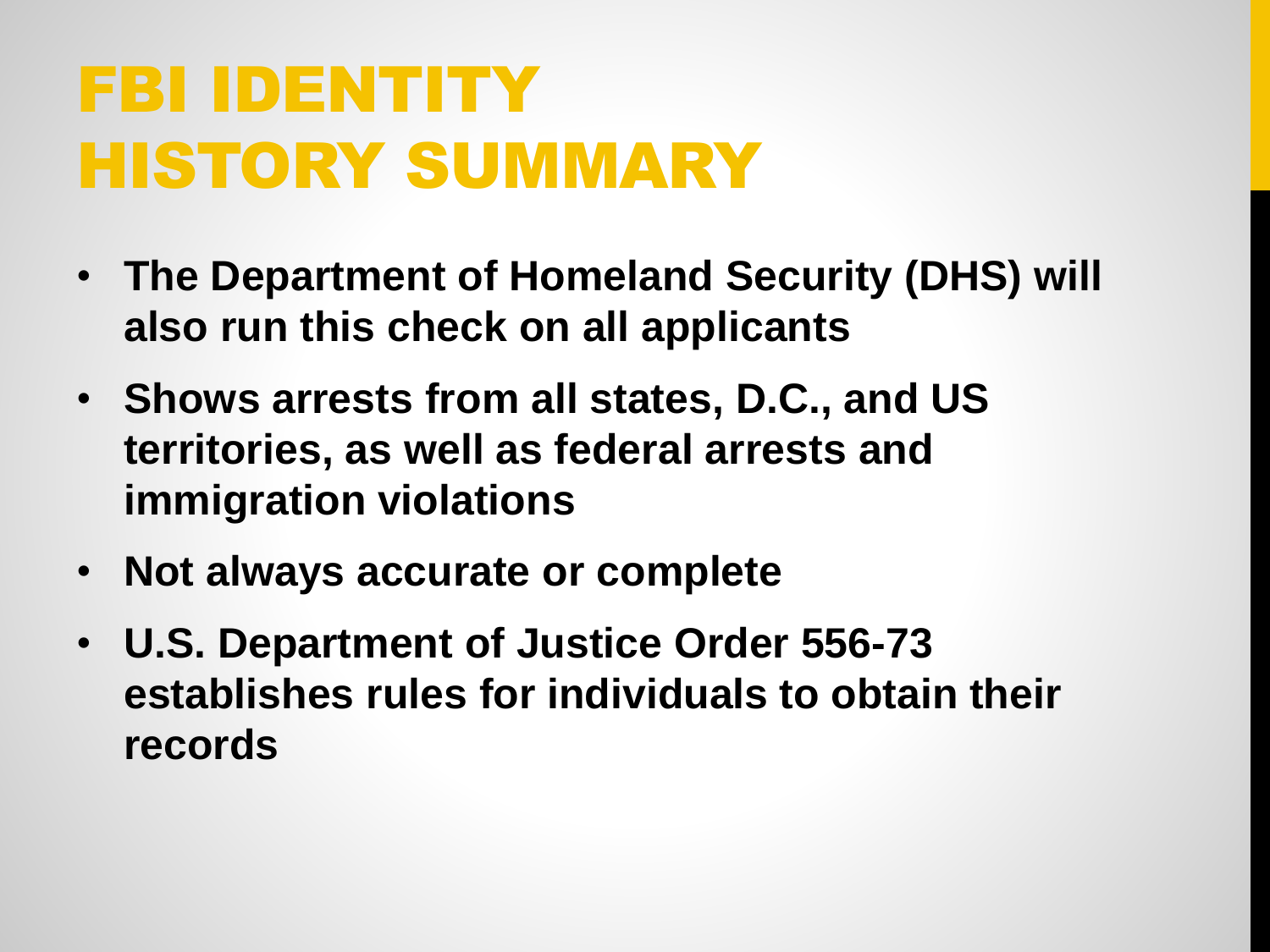### REQUESTING FBI HISTORY SUMMARY



- The Criminal Justice Information Services (CJIS) Division of the FBI processes these requests
- Processing Time: 12-14 weeks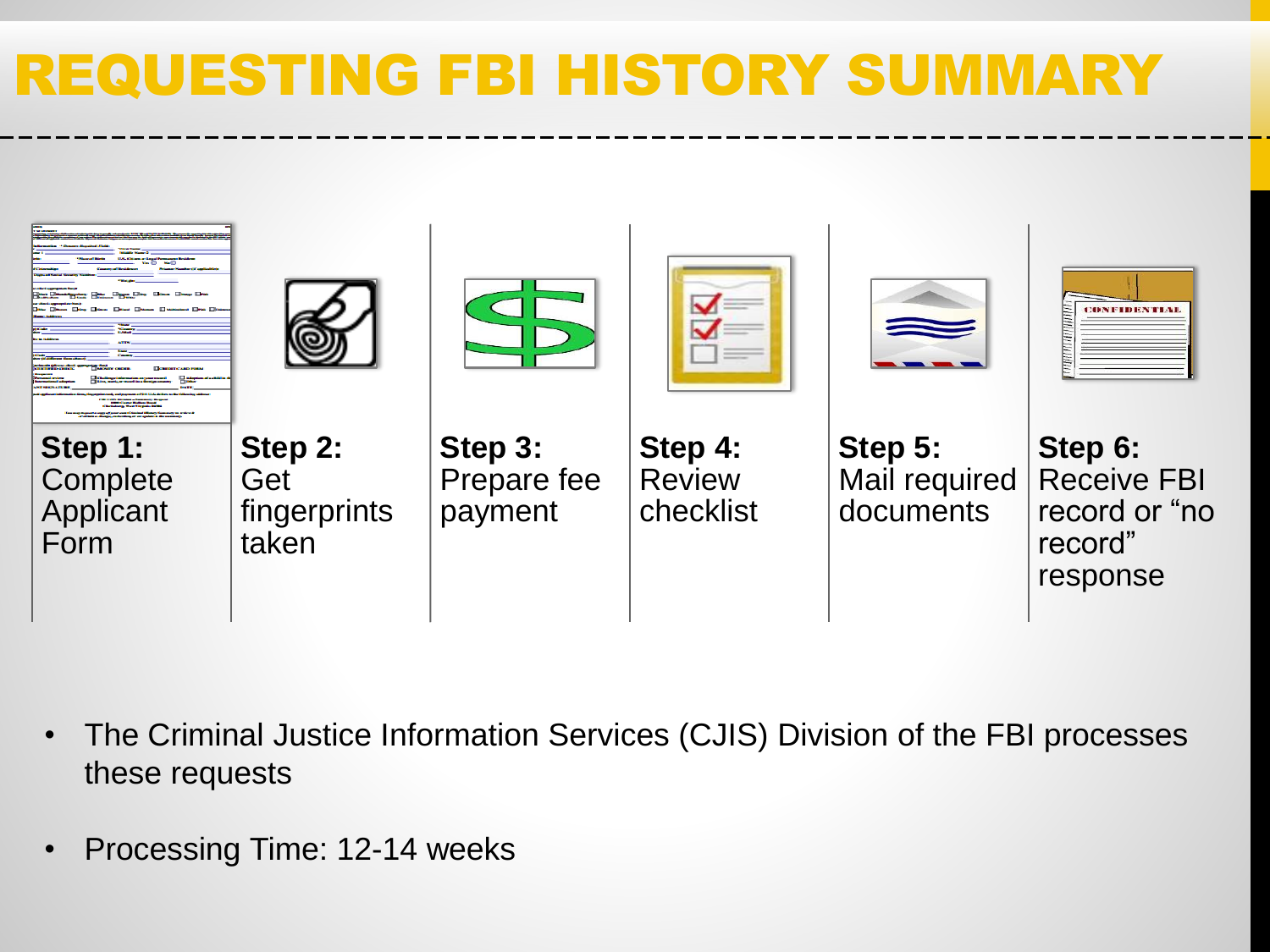## STATE CRIMINAL HISTORY RECORD

- **Provides criminal history in a particular state**
- **Some requests require fingerprint submission, others only identifying information (name check)**
- **Request process varies by state**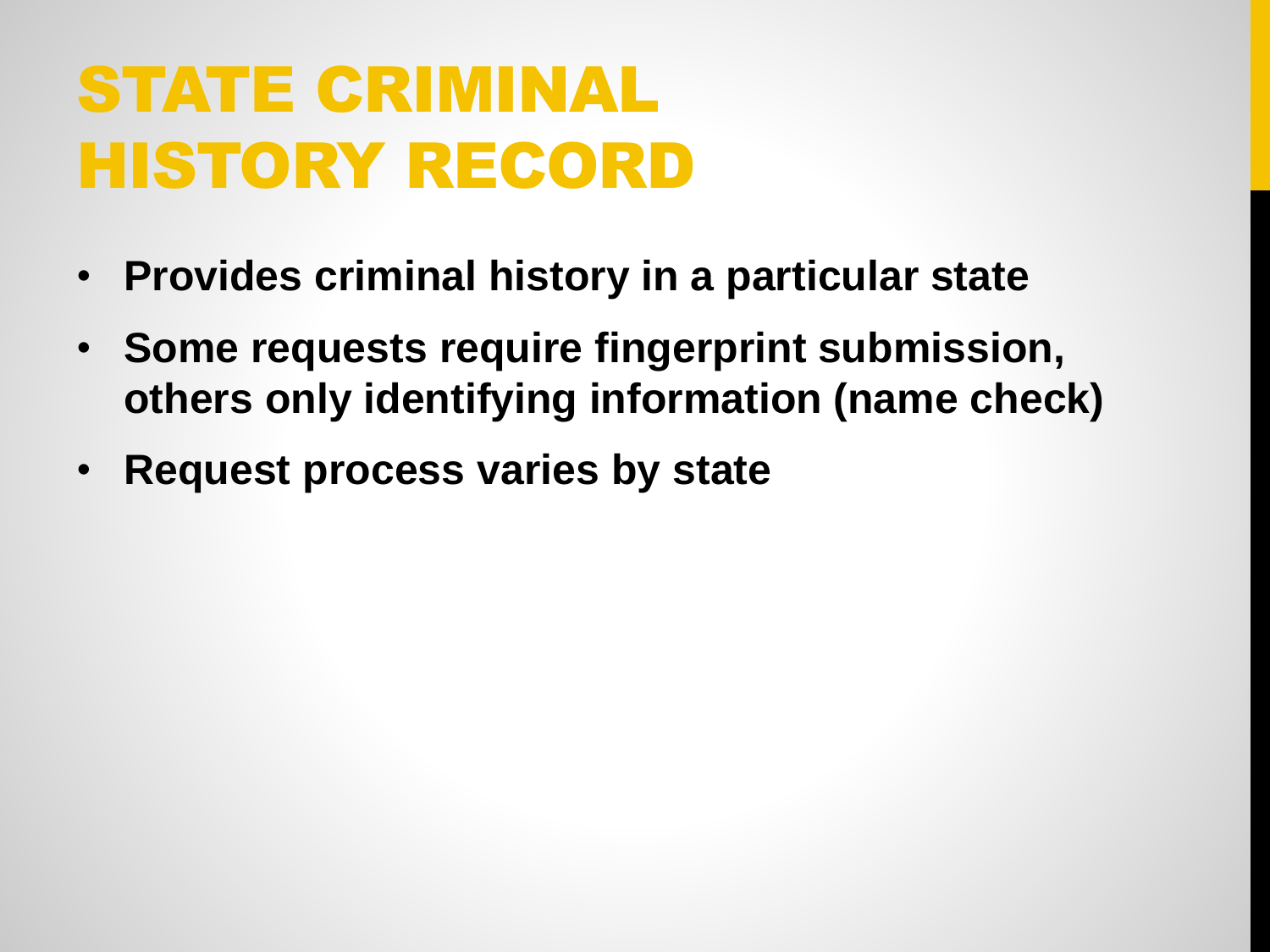## REQUESTING STATE RAP SHEETS





Step 3: Request the State Record

Step 4: Receive the State Record or "No Record" **Letter**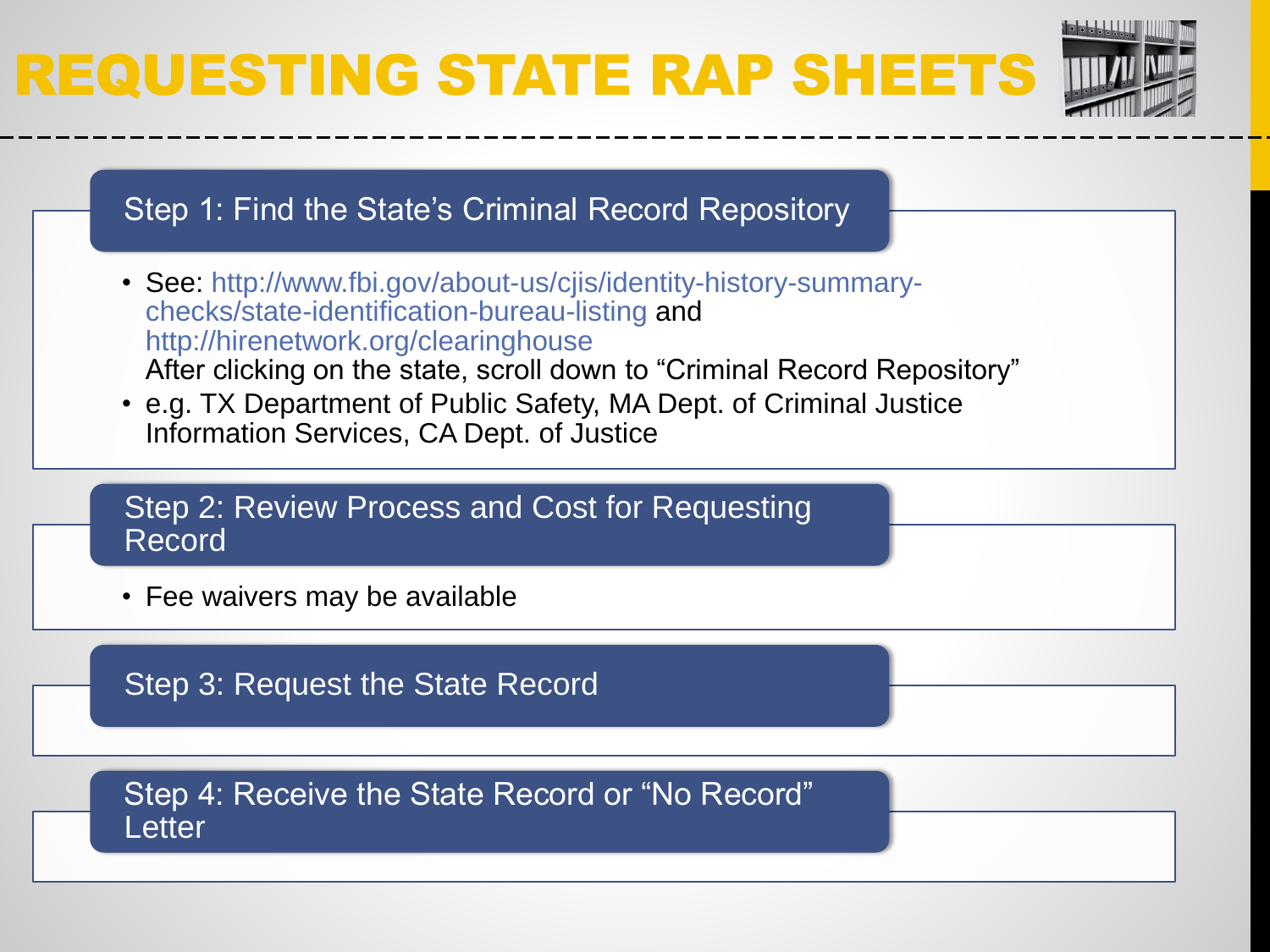## STATE EXAMPLES

### **Texas**

**https://www.txdps.state.tx.us/internetforms/Forms/CR-63.pdf**

### **Massachusetts**

**http://www.mass.gov/eopss/crime-prev-personal-sfty/bkgdcheck/cori/**

### **California**

**https://oag.ca.gov/fingerprints/security**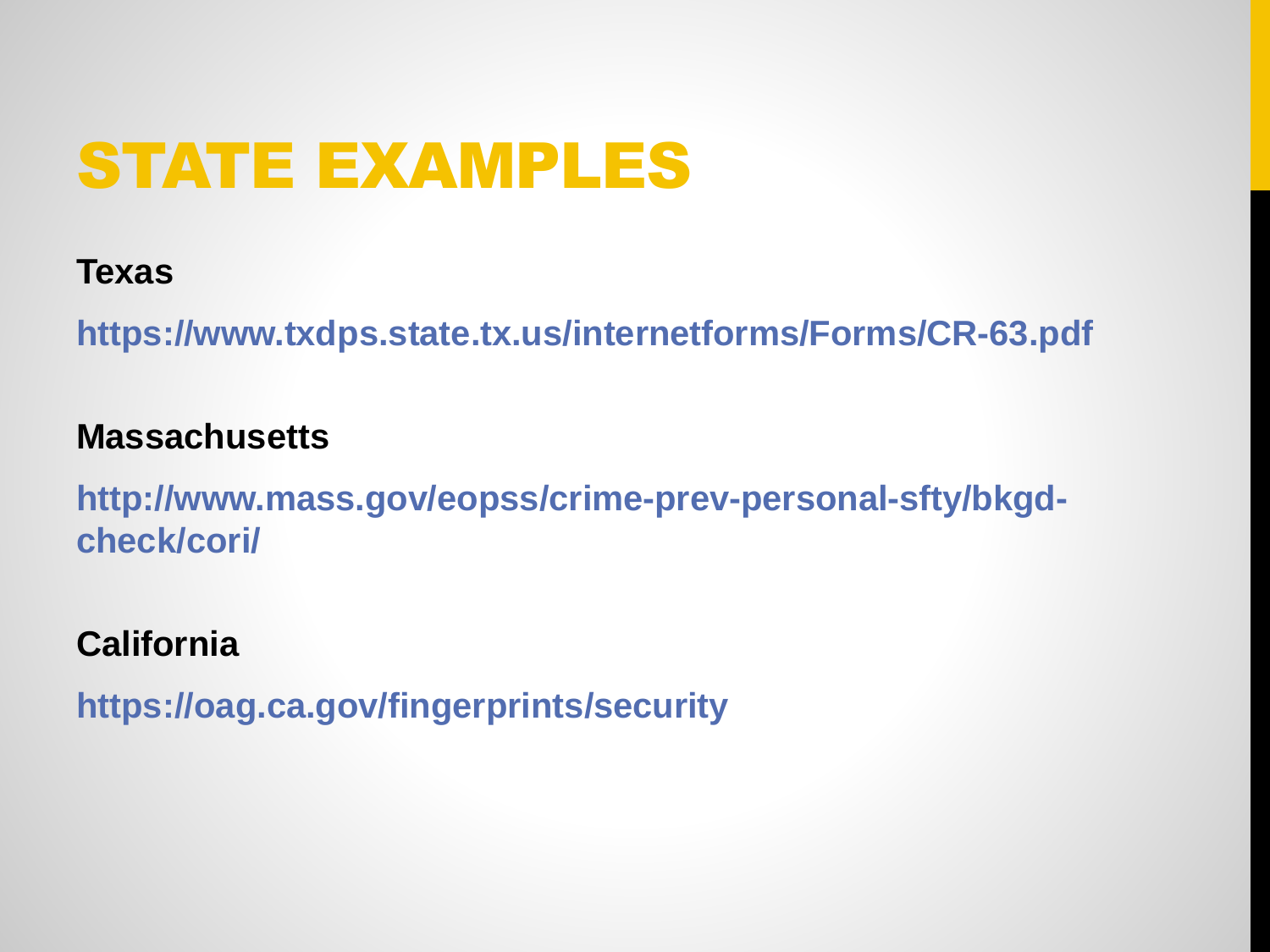## COURT RECORDS

- **Provide the details of the case**
- **Necessary to clear up errors in other records**
- **USCIS will review certified court dispositions**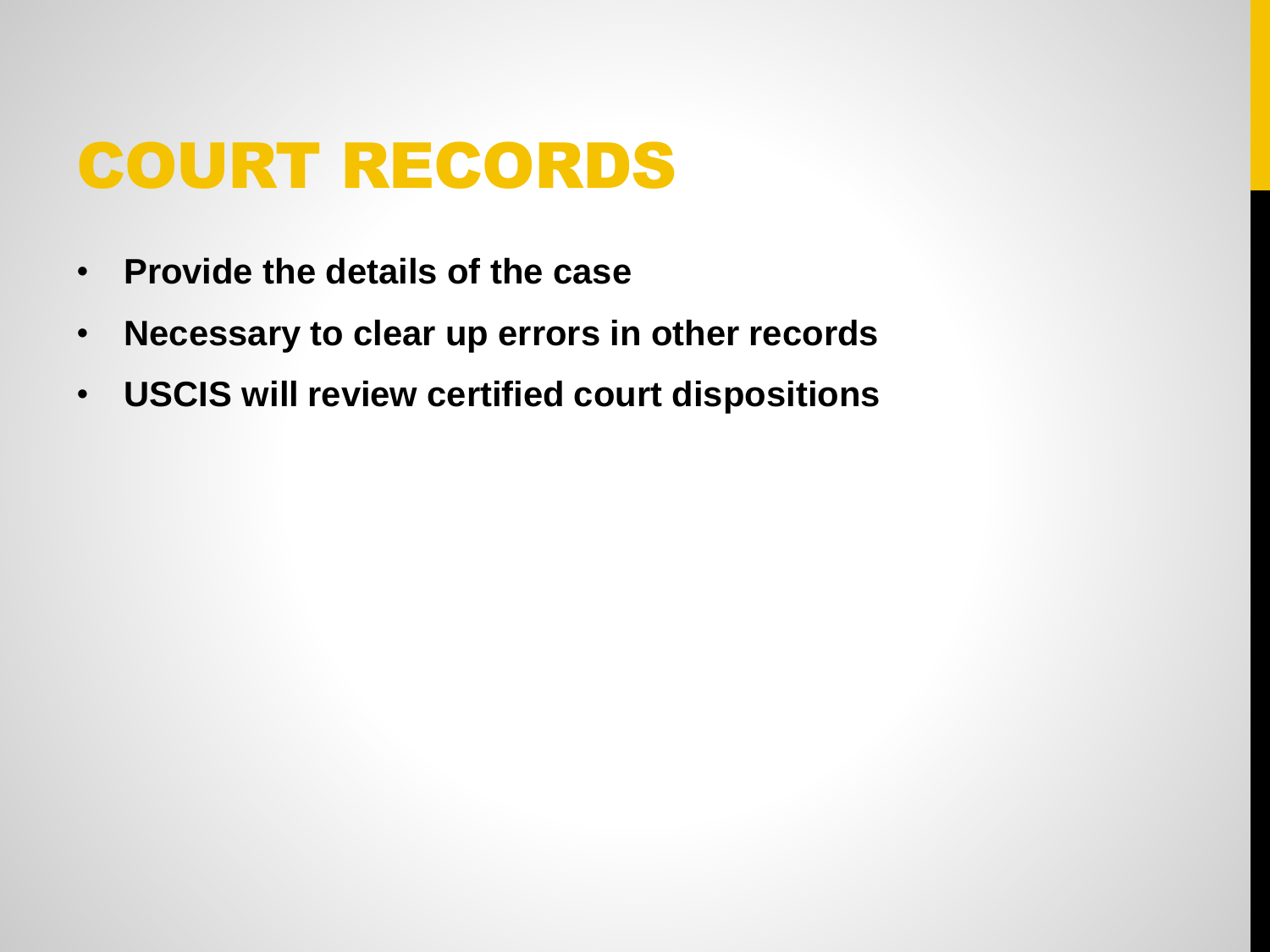### REQUESTING COURT RECORDS



- Records may be available online
- Search relevant county court website for information on how to request the record

**Find the Court and Review the Process for Requesting Records**

**Request the Complete Court Record or at least the Certified Disposition**

- If the person was arrested, but no charges were filed, request a document from the court clerk stating there is no record.
- If the courts has destroyed the records, obtain a letter from the court clerk stating so.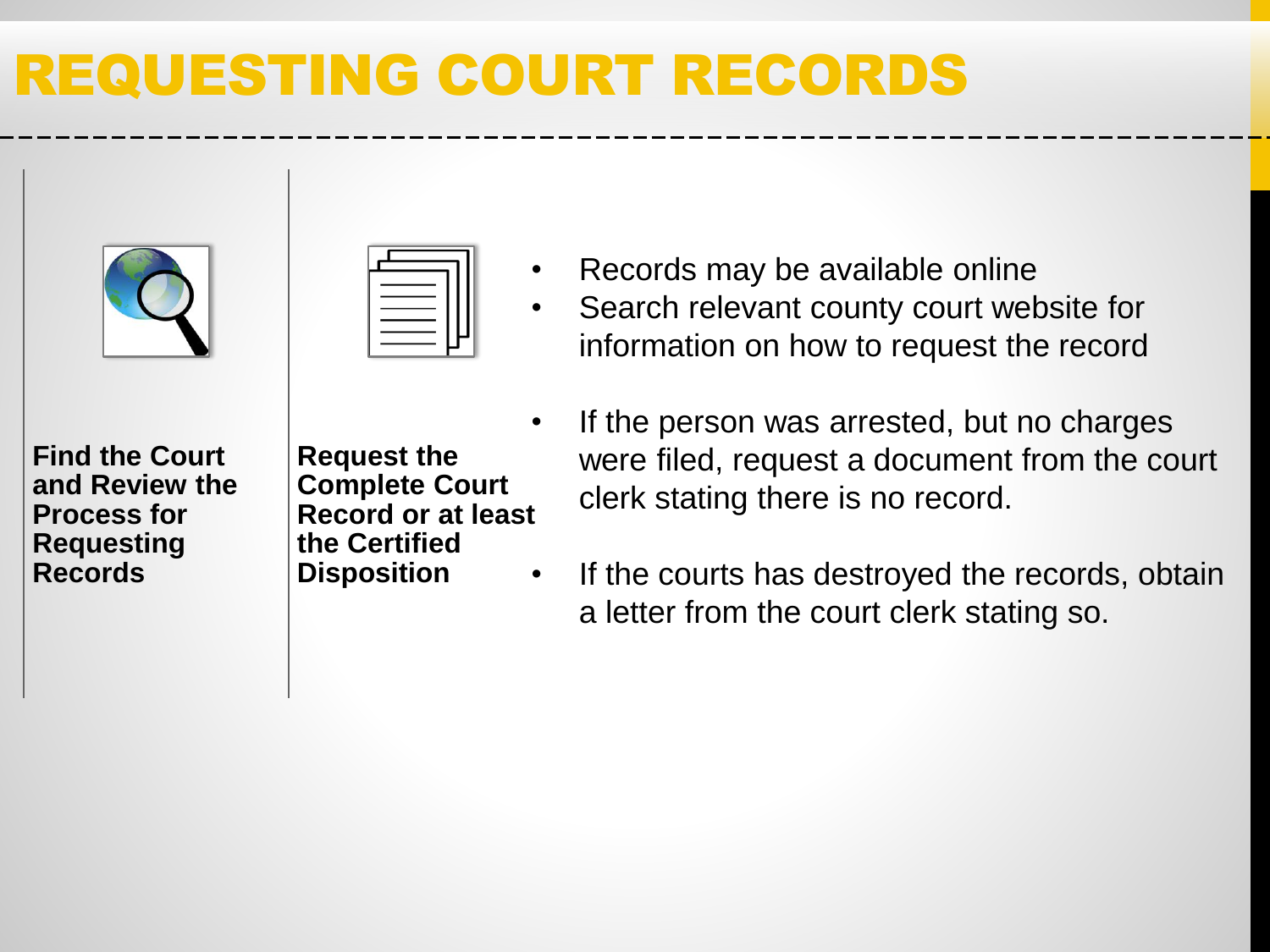## OTHER WAYS OF OBTAINING RECORDS

- Contact:
	- the defense lawyer who worked on the case
	- the parole officer (if the person is on probation or parole)
	- the arresting agency or law enforcement agency
	- the jail
- Some courts will destroy the file but keep a "docket sheet" or "minute entries/orders" (either hard copy or electronic record) that show the nature and disposition of the case

NOTE: DACA provides that if the requestor is unable to provide criminal history documentation, s/he should submit an explanation including description of efforts to obtain such evidence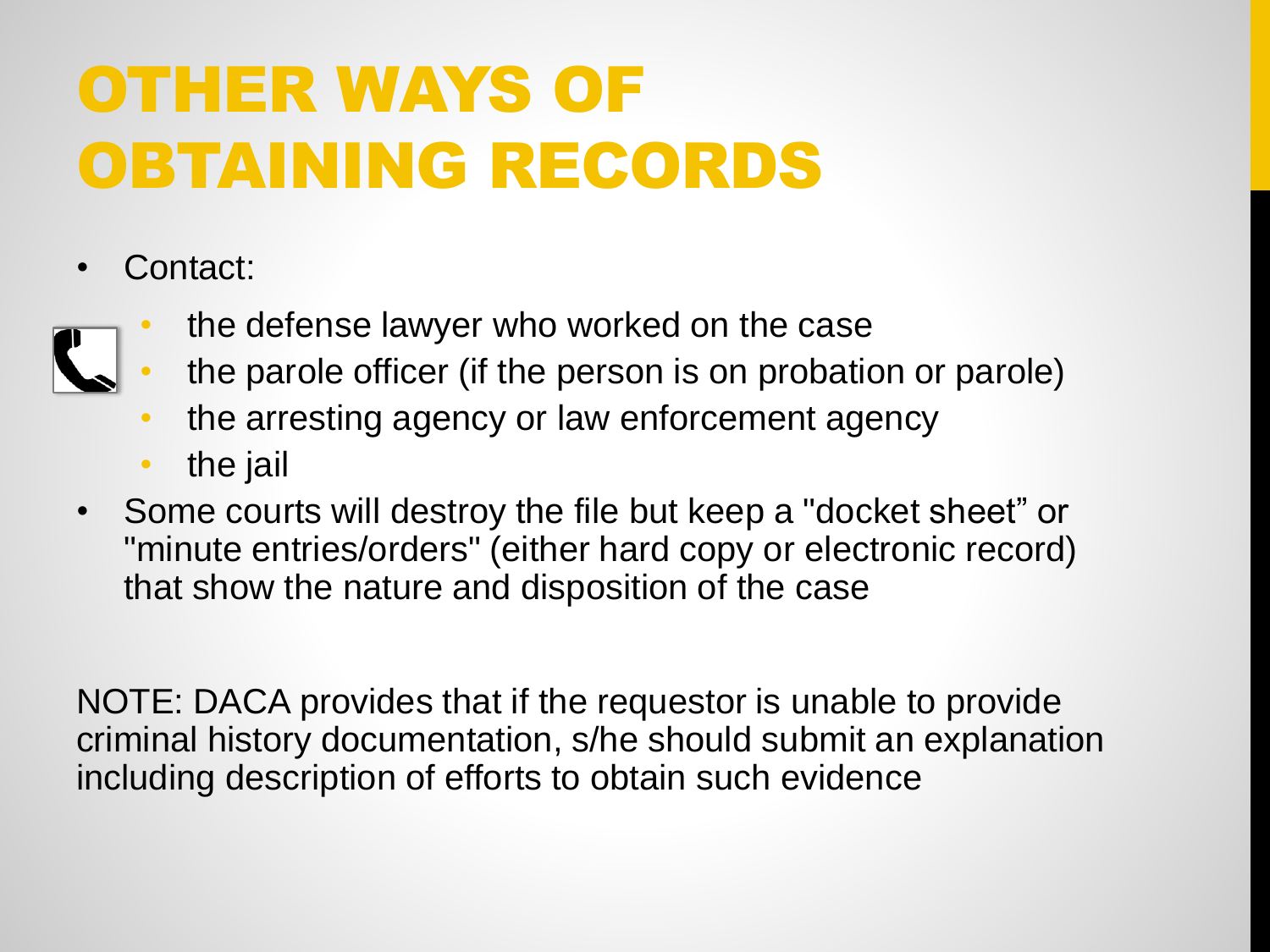### WHAT ABOUT SEALED OR EXPUNGED RECORDS?

 $\Box$ 

**If any arrest or conviction has been vacated, set aside, sealed, expunged, or otherwise removed from the person's record, DACA provides the person submit:**

- 1. An original or court-certified copy of the order OR
- 2. An original statement from the court that no record exists

It is unclear what the policy will be for DAPA. Stay tuned.

If unable to provide such documentation, provide description of efforts to obtain such evidence.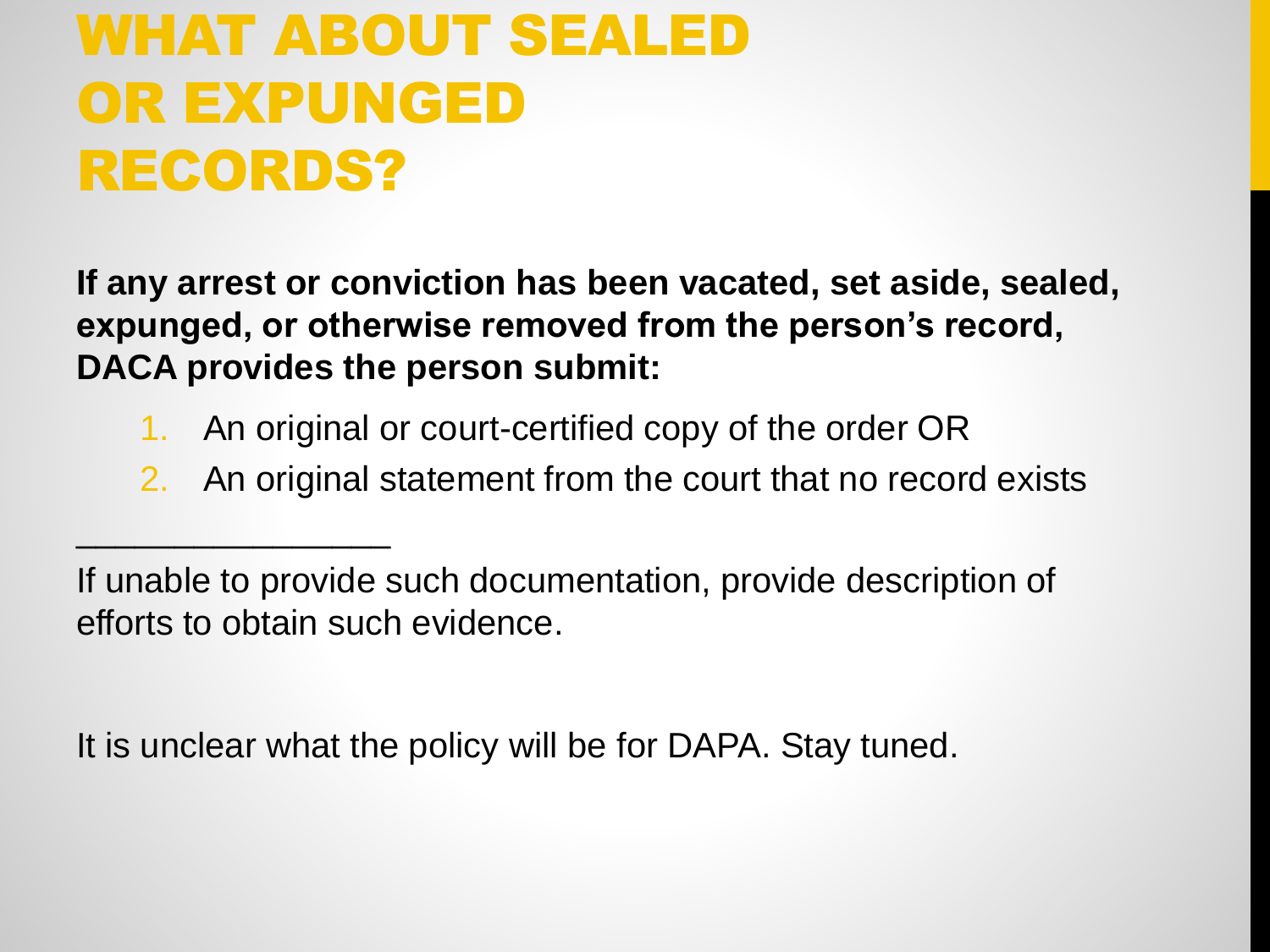## WHAT ABOUT JUVENILE RECORDS?

**Make sure you are complying with confidentiality laws before asking for juvenile records.**

#### **Ways to obtain records:**

- Juvenile/ Family Court
- Police or Probation Department
- Public or Private Defender in Case
- District or State Attorney

**USCIS does not require juvenile records protected from disclosure under state law.**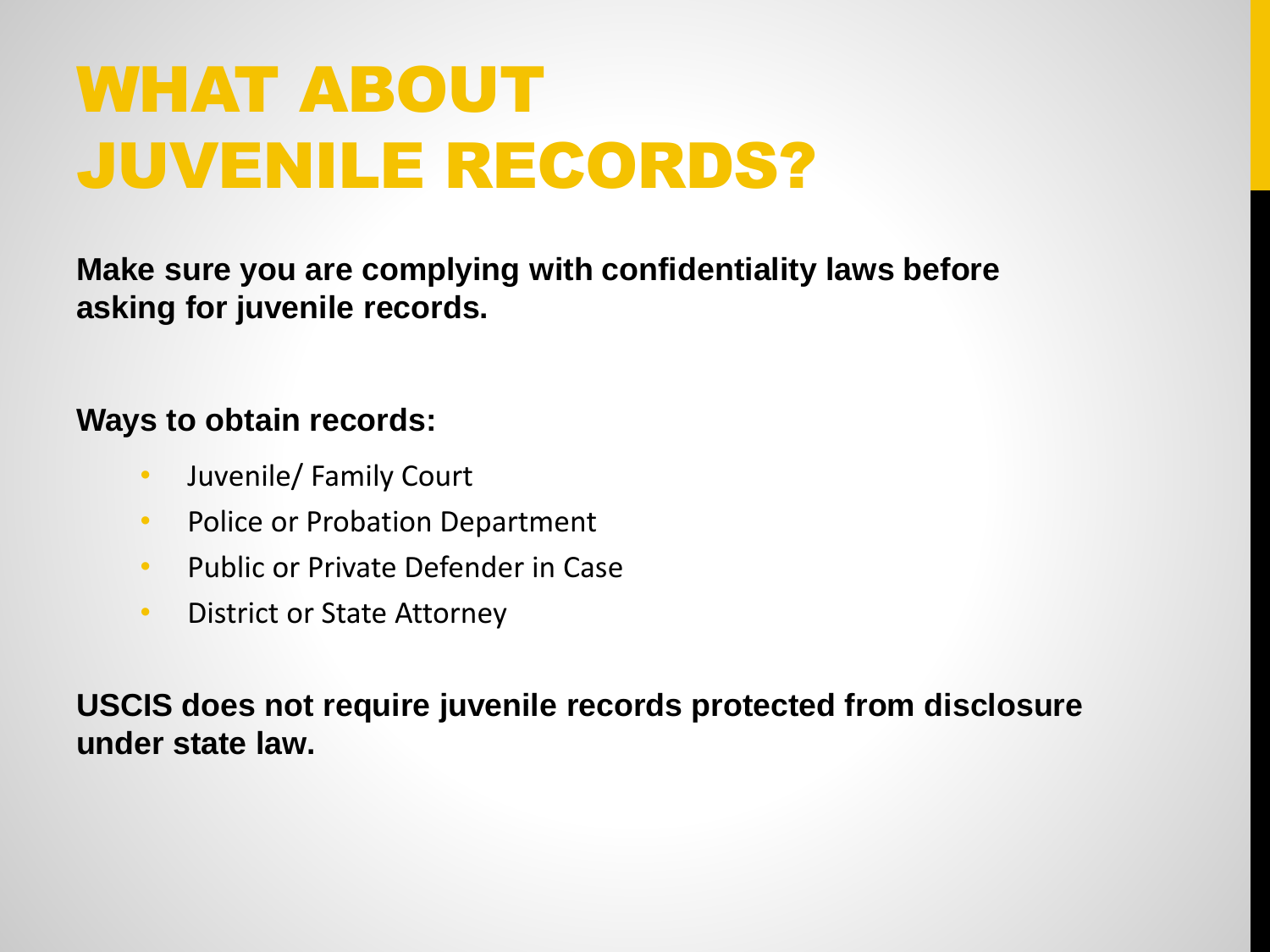

- **Some states require going in person to submit fingerprints to obtain the record**
	- Undocumented immigrants and others who may have an outstanding warrants should *not* go to a law enforcement agency (e.g., Police or Sheriff's Department) to have their fingerprints taken
	- Submitting fingerprints through a private agency or business
- **Indicate that the records are for personal review not for immigration purposes**
- **Review identification requirements for records requests**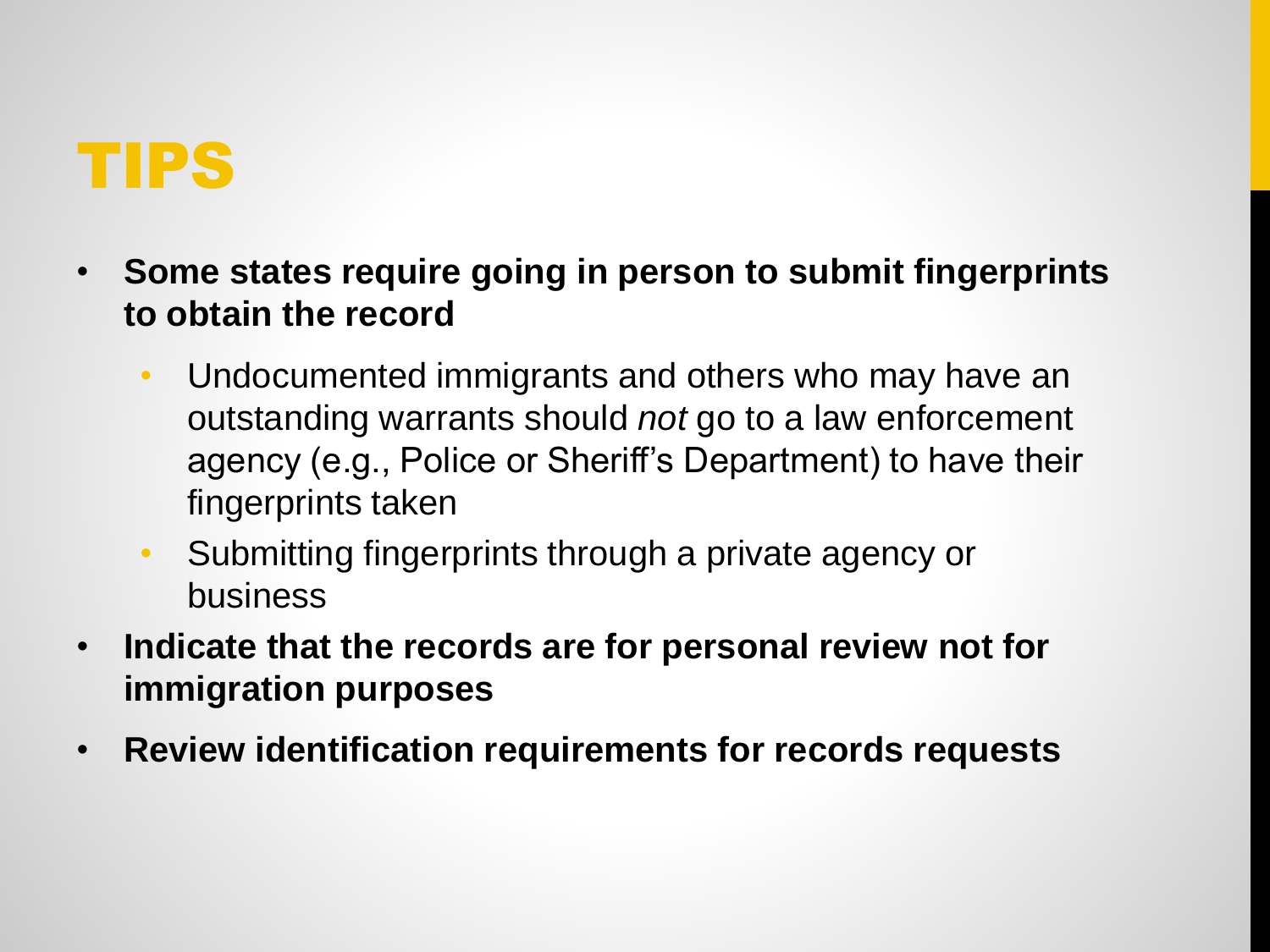

**A potential DAPA applicant says he has lived in Miami, Florida since arriving in the United States, and that he has been arrested three times in Miami for alcohol-related driving offenses.** 

**A potential expanded DACA applicant from Los Angeles, California says he does not believe he has any criminal convictions, but that he has been stopped by the police often because his brother was a gang member.**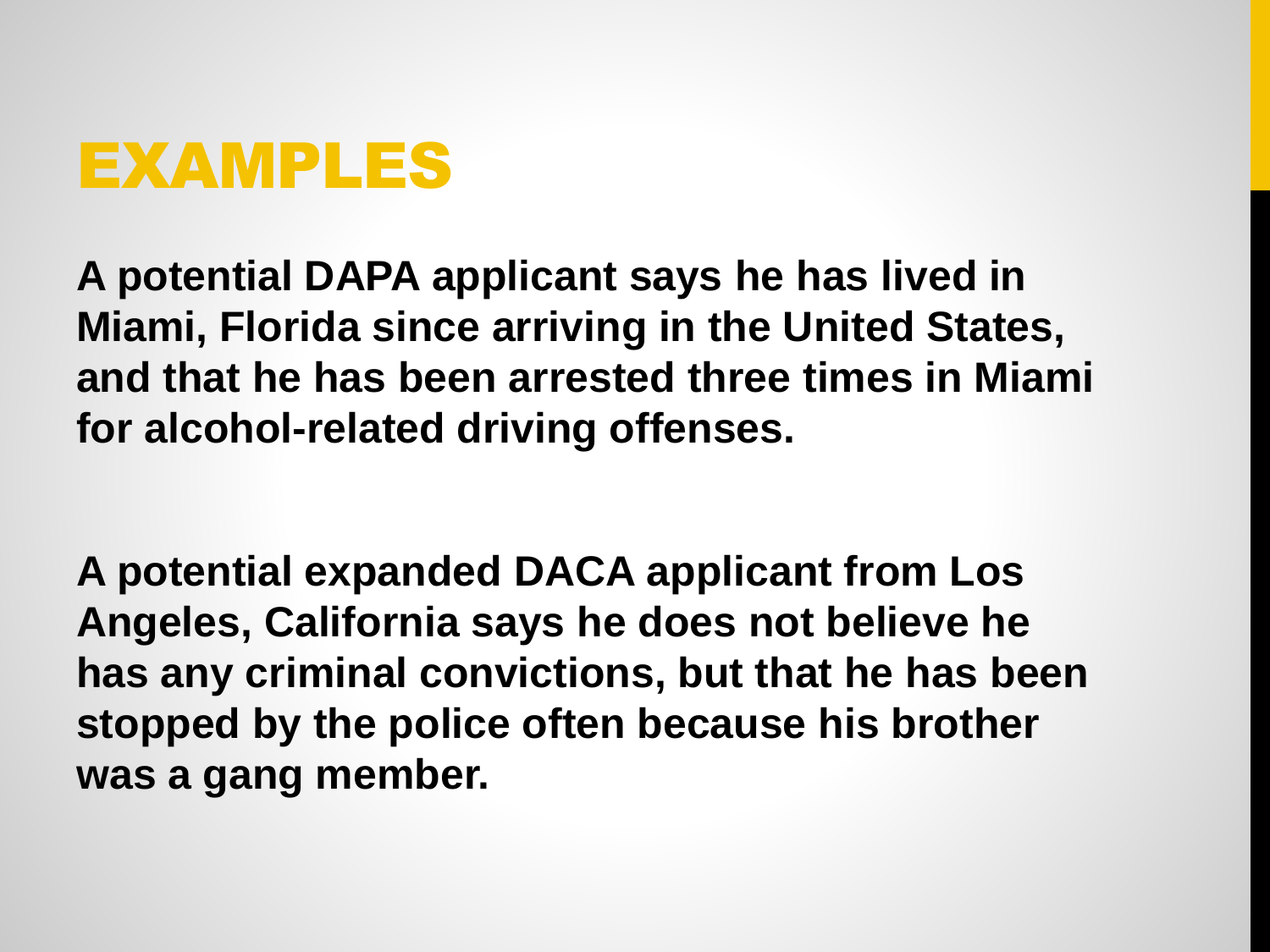## RESOURCES

#### **FBI**

- Applicant Form: https://forms.fbi.gov/identity-history-summary-checks-review
- Checklist: http://www.fbi.gov/about-us/cjis/identity-history-summary-checks/identityhistory-summary-request-checklist-1
- FAQs: http://www.fbi.gov/about-us/cjis/identity-history-summary-checks/faqs

#### **Juvenile Records**

- Reporter's Committee for Freedom of the Press "Juvenile Access Chart," at www.rcfp.org/secret-justice-access-juvenile-justice/juvenile-access-chart
- American Bar Association's Resource, "Think Before You Plead: Juvenile Collateral Consequences in the United States" at www.beforeyouplea.com
- Applying for DACA with a Juvenile Record IAN Webinar: http://www.immigrationadvocates.org/nonprofit/webinars/item.4361- Applying\_for\_DACA\_with\_a\_Juvenile\_Record
- FAQs: DACA and Juvenile Delinquency Adjudications and Records ILRC Advisory: http://www.ilrc.org/files/documents/ilrc-faq-daca\_\_juv\_del\_adjud\_\_records-2013-04\_15.pdf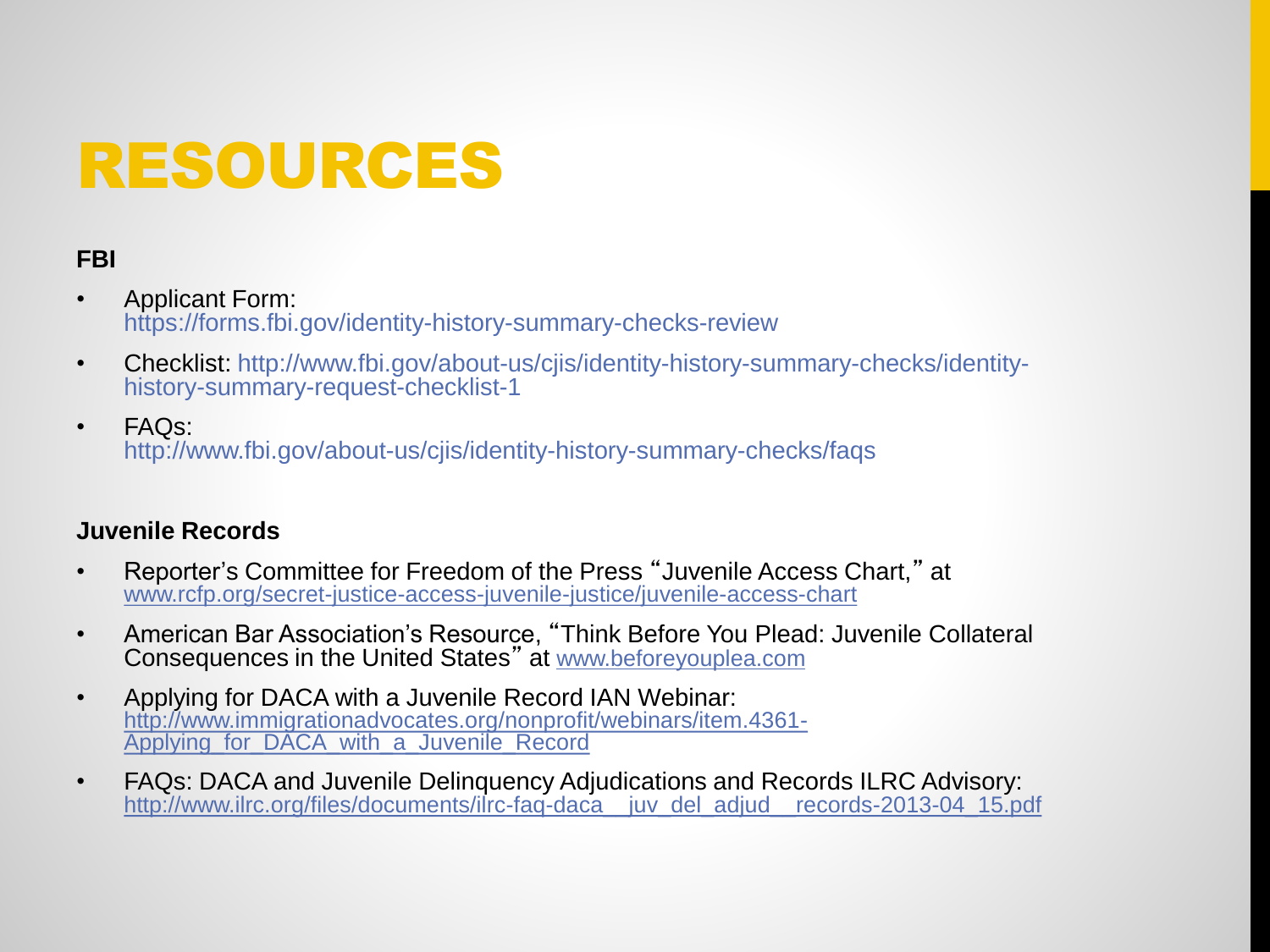

**Submit questions via the "chat" box.**